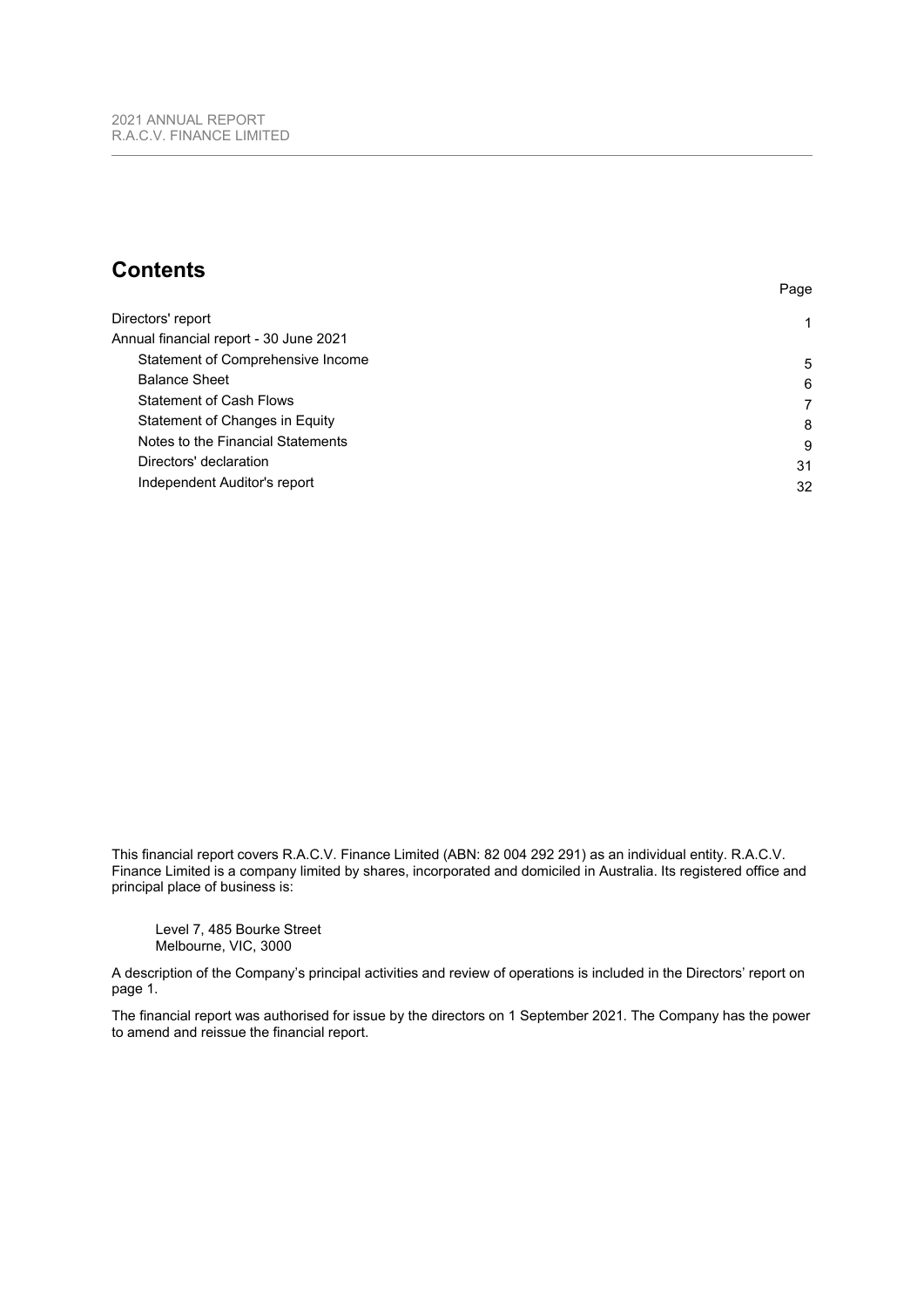<span id="page-1-0"></span>The directors of R.A.C.V. Finance Limited ("the Company") present their report together with the financial report of R.A.C.V. Finance Limited for the year ended 30 June 2021.

#### **Directors in office**

The directors in office during the whole of the financial year ended 30 June 2021 and up to the date of this report are as follows:

Mr G. Robinson (Chairman) Mr N. Taylor Mr G. D. Willis

Ms J. Stanley was appointed as a director on 2 March 2021 and continues in office to the date of this report.

Ms J. Green was a director from the beginning of the financial year until her resignation on 1 March 2021.

#### **Principal activities**

The principal activities of the Company during the financial year were motor vehicle financing, personal and commercial loans.

#### **Review of operations and results**

The operating profit after tax for the financial year ended 30 June 2021 was \$4,446,705 (2020: \$2,345,533). In 2020, the operating profit after tax included an additional provision charge of \$909,677 for the expected credit loss as a result of COVID-19. In 2021, the operating profit after tax included a reduction in this additional provision by \$341,895, reflecting lower COVID-19 risk.

The number of loans and leases totalled 21,872 as at 30 June 2021 (2020: 25,512).

#### **Dividends**

The Company paid an unfranked dividend of \$15.0 million on 7 September 2020. Since the end of the financial year, the directors have recommended an unfranked dividend of \$4.0 million to be paid out of retained earnings at 30 June 2021.

#### **Significant changes in the state of affairs**

There have been no significant changes in the state of affairs of the Company during the financial year which have not been disclosed in the financial report.

#### **Subsequent events**

Since the end of the financial year, the directors have recommended an unfranked dividend of \$4.0 million to be paid out of retained earnings at 30 June 2021.

The Royal Automobile Club of Victoria (RACV) Ltd and the Company are parties to a letter of Financial Support under which the directors of RACV Ltd have undertaken to provide sufficient financial assistance to the Company as and when it is needed to enable the Company to continue its operations and fulfil all of its financial obligations now and in the future. This undertaking is provided for a minimum period of twelve months from 1 September 2021.

In the opinion of the directors, there are no other matters or circumstances which have arisen between 30 June 2021 and the date of this report that have significantly affected or may significantly affect the operations of the Company, the results of those operations and the state of affairs of the Company in subsequent financial periods.

#### **Likely developments**

In the opinion of the directors, the inclusion of all information referring to likely developments in the operations of the Company and the expected results of those operations in subsequent periods would be likely to result in unreasonable prejudice to the Company. That information has therefore not been included in this report.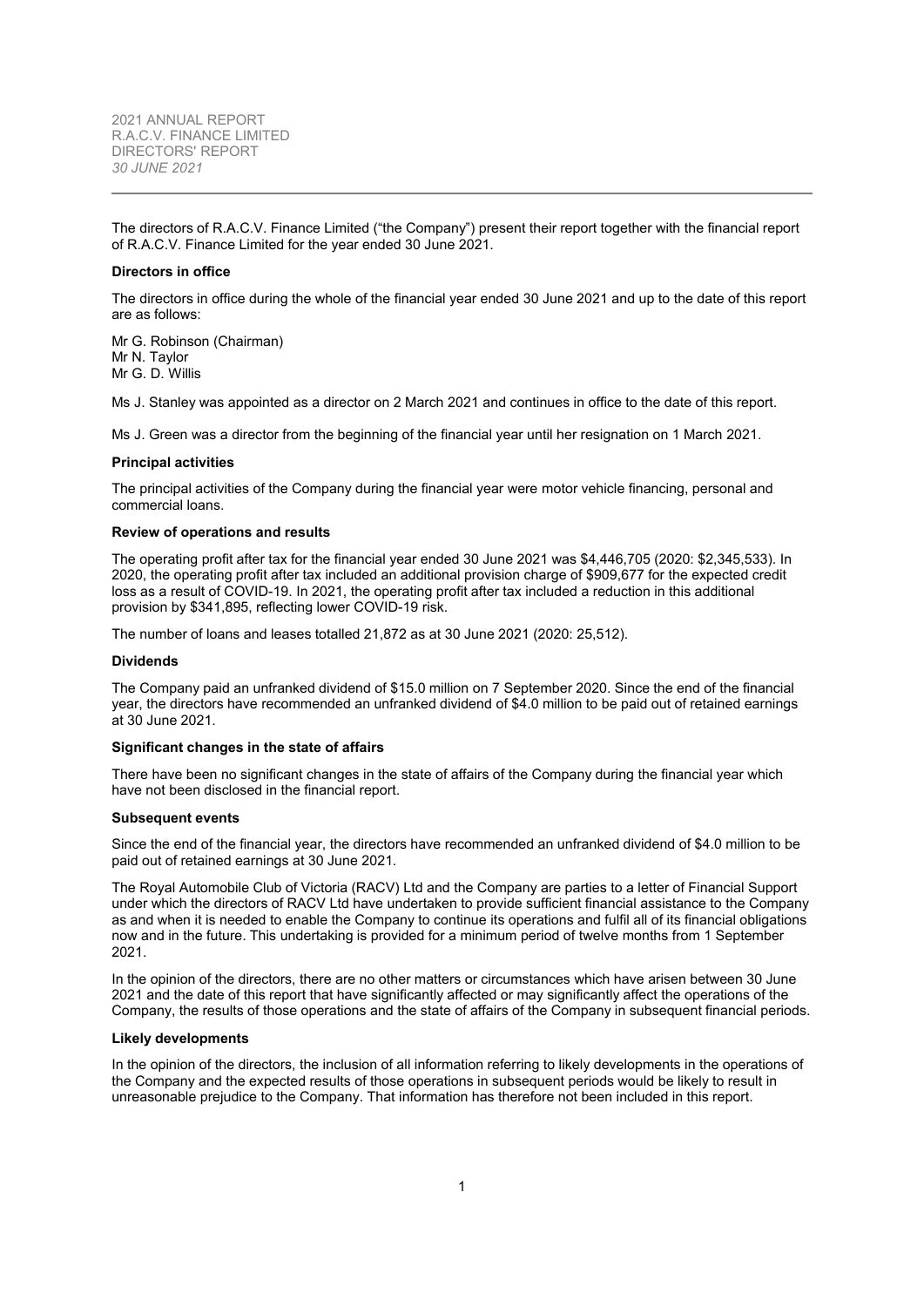2021 ANNUAL REPORT R.A.C.V. FINANCE LIMITED DIRECTORS' REPORT *30 JUNE 2021*

#### **Environmental regulations**

The Company has assessed whether there are any particular or significant environmental regulations which apply. It has determined that the risk of non-compliance is low and has not identified any compliance breaches during the year.

### **Indemnification and insurance of directors and officers**

To the extent permitted by law, Royal Automobile Club of Victoria (RACV) Ltd, being the ultimate parent entity, has indemnified each director, secretary and officer against a liability arising from their role as directors and officers, by paying premiums on an insurance contract. This insurance contract prohibits disclosure of the premium paid. No liabilities have arisen under these indemnities as at the date of this report.

#### <span id="page-2-0"></span>**Auditor's independence declaration**

A copy of the auditor's independence declaration as required under section 307C of the *Corporations Act 2001* is set out on page [3.](#page-2-0)

#### **Rounding of amounts**

The Company is of a kind referred to in the ASIC Corporations (Rounding in Financial/Directors' Reports) Instrument 2016/191, dated 24 March 2016 issued by the Australian Securities and Investments Commission. Amounts in this Directors' report and the Financial Statements, unless otherwise indicated, have been rounded to the nearest thousand dollars in accordance with that Instrument.

This Directors' report is signed in accordance with a resolution of the Board of directors.

Mr G. Robinson Chairman

Melbourne 1 September 2021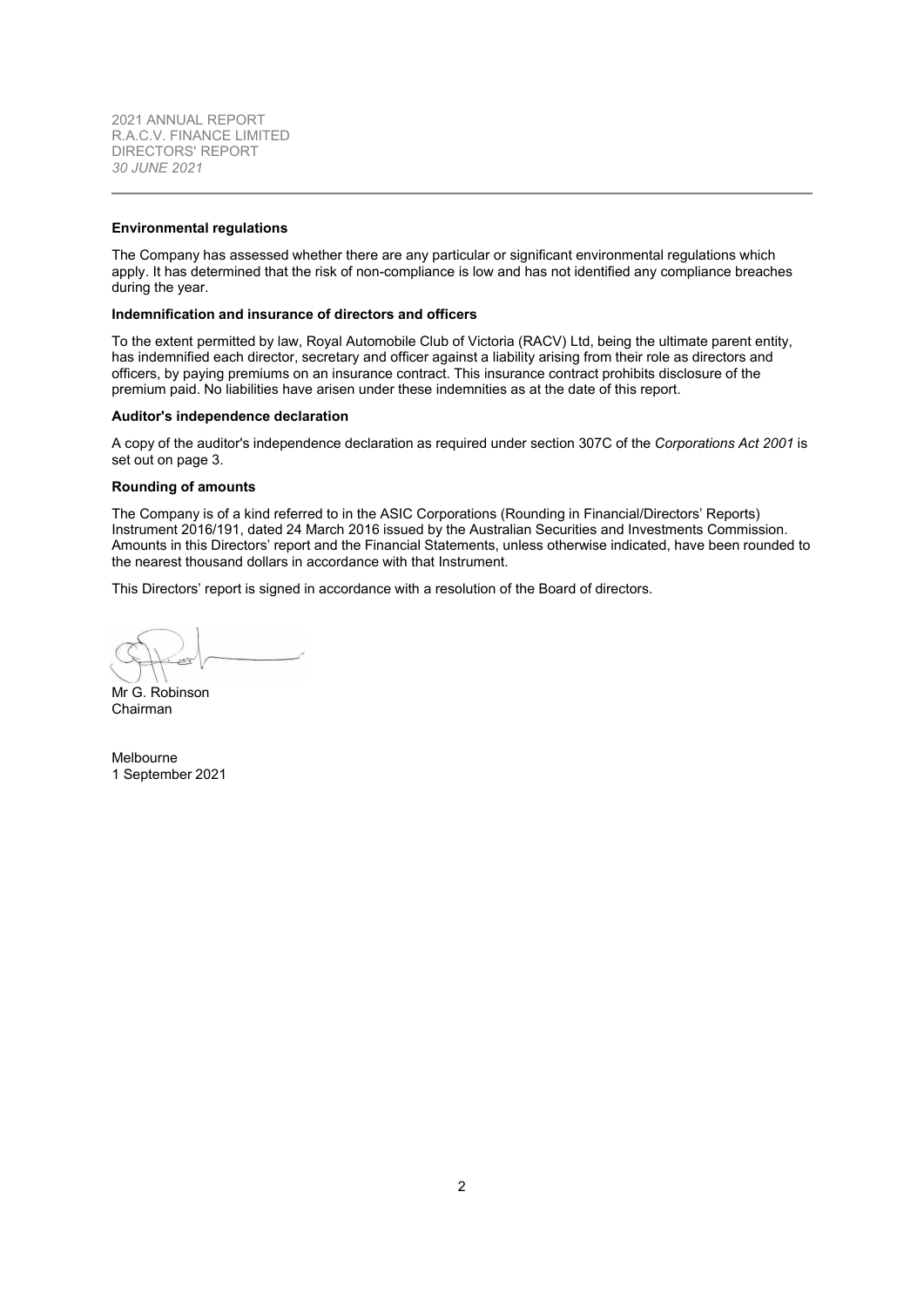

# *Auditor's Independence Declaration*

As lead auditor for the audit of R.A.C.V. Finance Limited for the year ended 30 June 2021, I declare that to the best of my knowledge and belief, there have been:

- (a) no contraventions of the auditor independence requirements of the *Corporations Act 2001* in relation to the audit; and
- (b) no contraventions of any applicable code of professional conduct in relation to the audit.

Alschoke

Anton Linschoten Melbourne Melbourne Melbourne Melbourne Melbourne Melbourne Melbourne Melbourne Melbourne Melbourne Melbourne Melbourne Melbourne Melbourne Melbourne Melbourne Melbourne Melbourne Melbourne Melbourne Melbo Partner PricewaterhouseCoopers

1 September 2021

*PricewaterhouseCoopers, ABN 52 780 433 757 2 Riverside Quay, SOUTHBANK VIC 3006, GPO Box 1331, MELBOURNE VIC 3001 T: 61 3 8603 1000, F: 61 3 8603 1999, www.pwc.com.au*

Liability limited by a scheme approved under Professional Standards Legislation.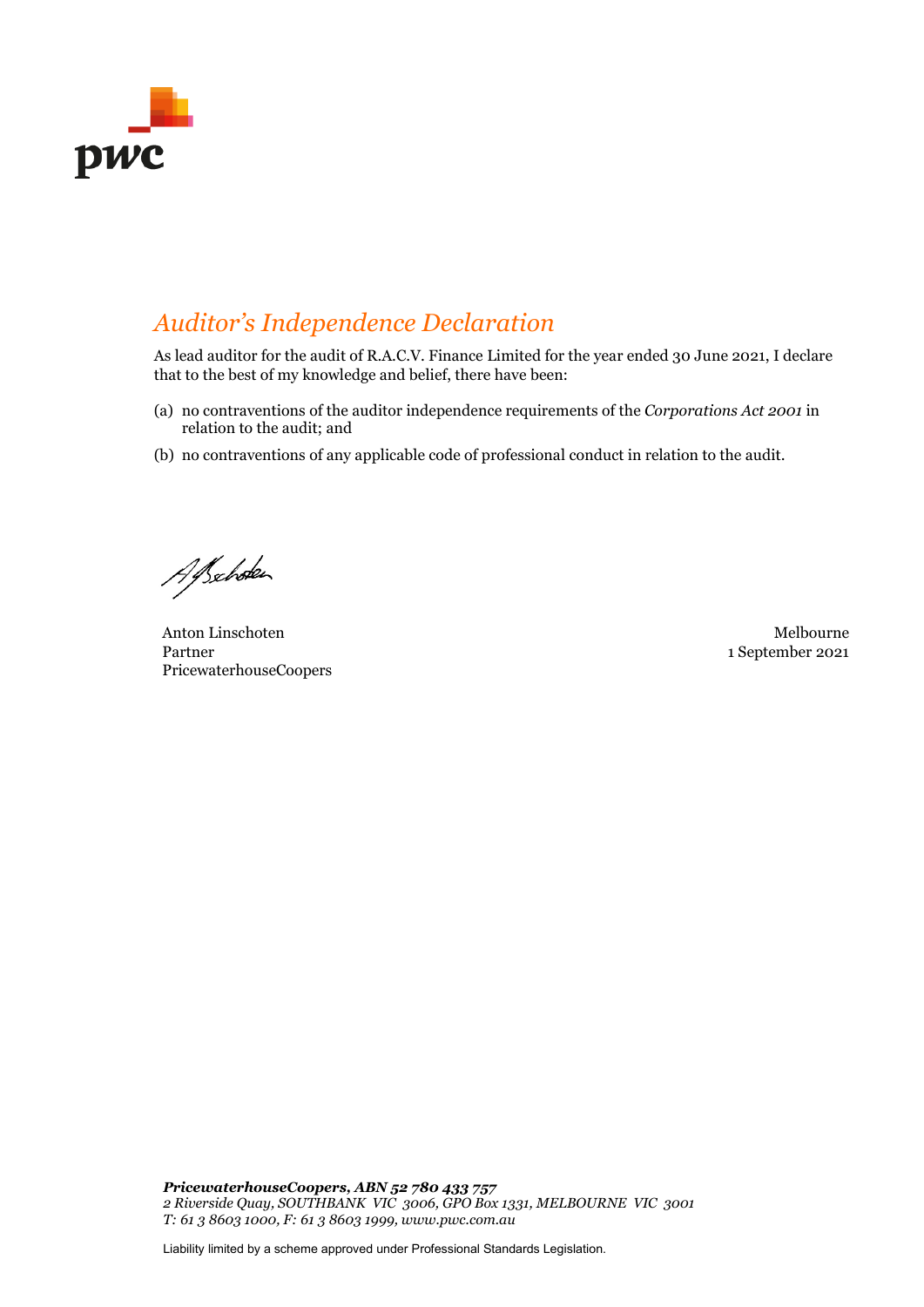<span id="page-4-0"></span>2021 ANNUAL REPORT R.A.C.V. FINANCE LIMITED FINANCIAL STATEMENTS *FOR THE YEAR ENDED 30 JUNE 2021*

## **Contents of Financial Statements**

Statement of Comprehensive Income Balance Sheet Statement of Cash Flows Statement of Changes in Equity

## **Notes to the Financial Statements**

#### **Working Capital Management**

- [1.](#page-9-1) Cash and cash equivalents
- [2.](#page-10-0) Receivables

## **Other Assets and Liabilities**

- [3.](#page-11-0) Intangible assets
- [4.](#page-11-1) Trade and other payables

## **Financial Instruments and Risk Management**

- [5.](#page-12-0) Interest bearing liabilities
- [6.](#page-13-0) Risk management

## **Taxation**

- [7.](#page-21-0) Income tax expense
- [8.](#page-22-0) Deferred tax assets

## **Further Details**

- [9.](#page-22-1) Related parties
- [10.](#page-24-0) Auditor's remuneration
- [11.](#page-25-0) Significant accounting policies

## **Unrecognised Items and Uncertain Events**

- [12.](#page-30-0) Commitments and contingencies
- [13.](#page-30-1) Subsequent events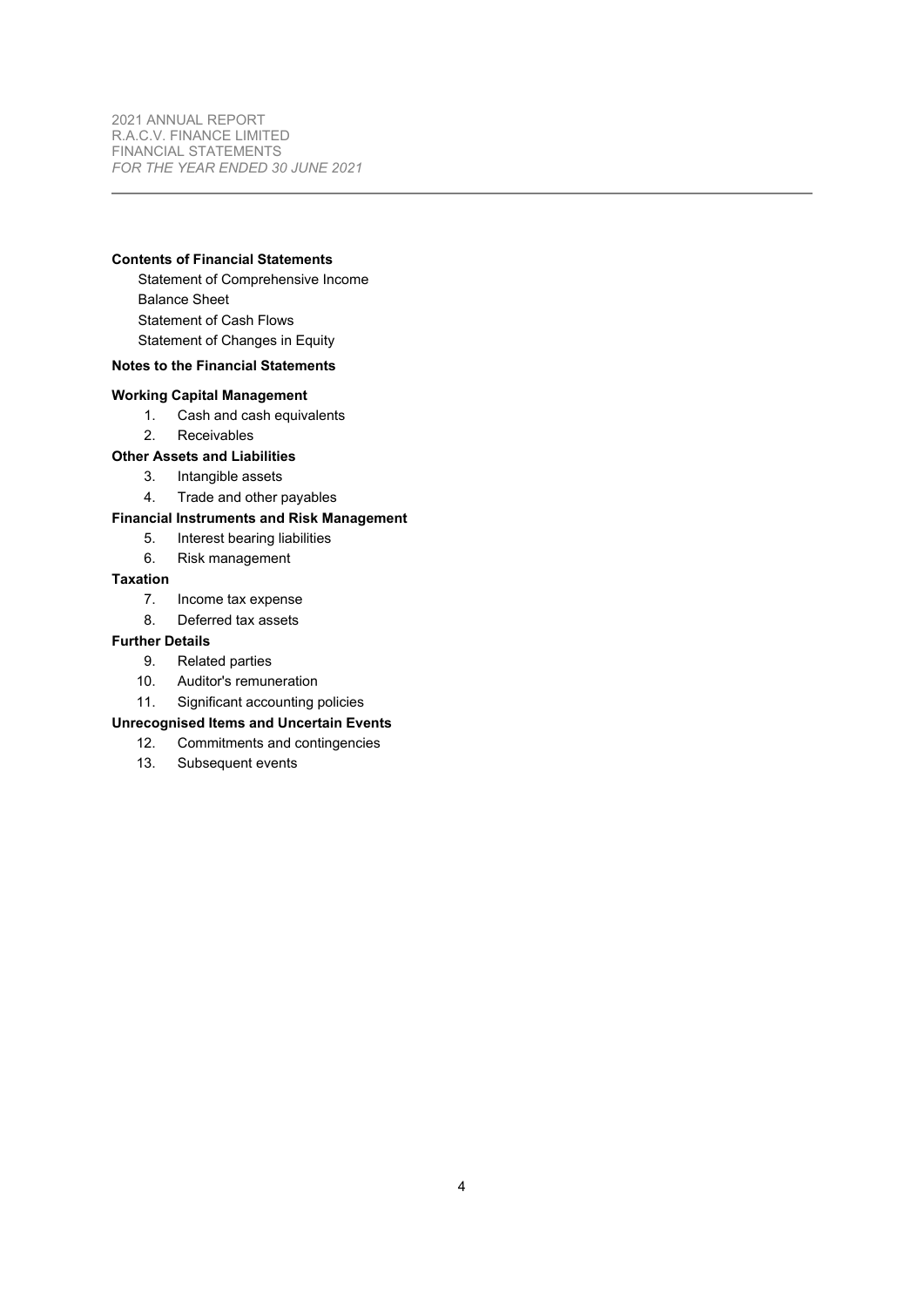## <span id="page-5-0"></span>2021 ANNUAL REPORT R.A.C.V. FINANCE LIMITED STATEMENT OF COMPREHENSIVE INCOME *FOR THE YEAR ENDED 30 JUNE 2021*

|                                                   | <b>Notes</b> | 2021<br>\$'000 | 2020<br>\$'000 |
|---------------------------------------------------|--------------|----------------|----------------|
|                                                   |              |                |                |
| Interest on loans                                 |              | 24,213         | 29,599         |
| Interest on leases                                |              | 1,106          | 2,637          |
| Interest received from cash at bank               |              | 24             | 40             |
| Interest revenue                                  |              | 25,343         | 32,276         |
| Interest expense                                  |              | (7,601)        | (11, 924)      |
| Net interest revenue                              |              | 17.742         | 20,352         |
| Non-interest revenue                              |              | 1,826          | 1,284          |
| <b>Total revenue</b>                              |              | 19,568         | 21,636         |
| Employee benefits expense                         |              | (4,838)        | (4,950)        |
| Advertising expense                               |              | (474)          | (1, 713)       |
| Computer and telecommunication expense            |              | (3,376)        | (2, 185)       |
| Internal management charges                       |              | (331)          | (1,004)        |
| External fees expense                             |              | (631)          | (903)          |
| Finance expense                                   |              | (760)          | (924)          |
| Impairment losses on loans and leases             | 2(a)         | (348)          | (2,379)        |
| Property expense                                  |              | (52)           | (186)          |
| Depreciation and amortisation expense             |              | (13)           | (39)           |
| Remediation expense                               | 4            |                | (3,848)        |
| Other expenses                                    |              | (367)          | (200)          |
| <b>Total expenses</b>                             |              | (11, 190)      | (18, 331)      |
| Profit before income tax expense                  |              | 8,378          | 3,305          |
| Income tax expense                                | 7            | (3,932)        | (959)          |
| Profit attributable to the parent entity          |              | 4.446          | 2,346          |
| Total comprehensive income for the financial year |              | 4,446          | 2,346          |

The above Statement of Comprehensive Income should be read in conjunction with the accompanying notes.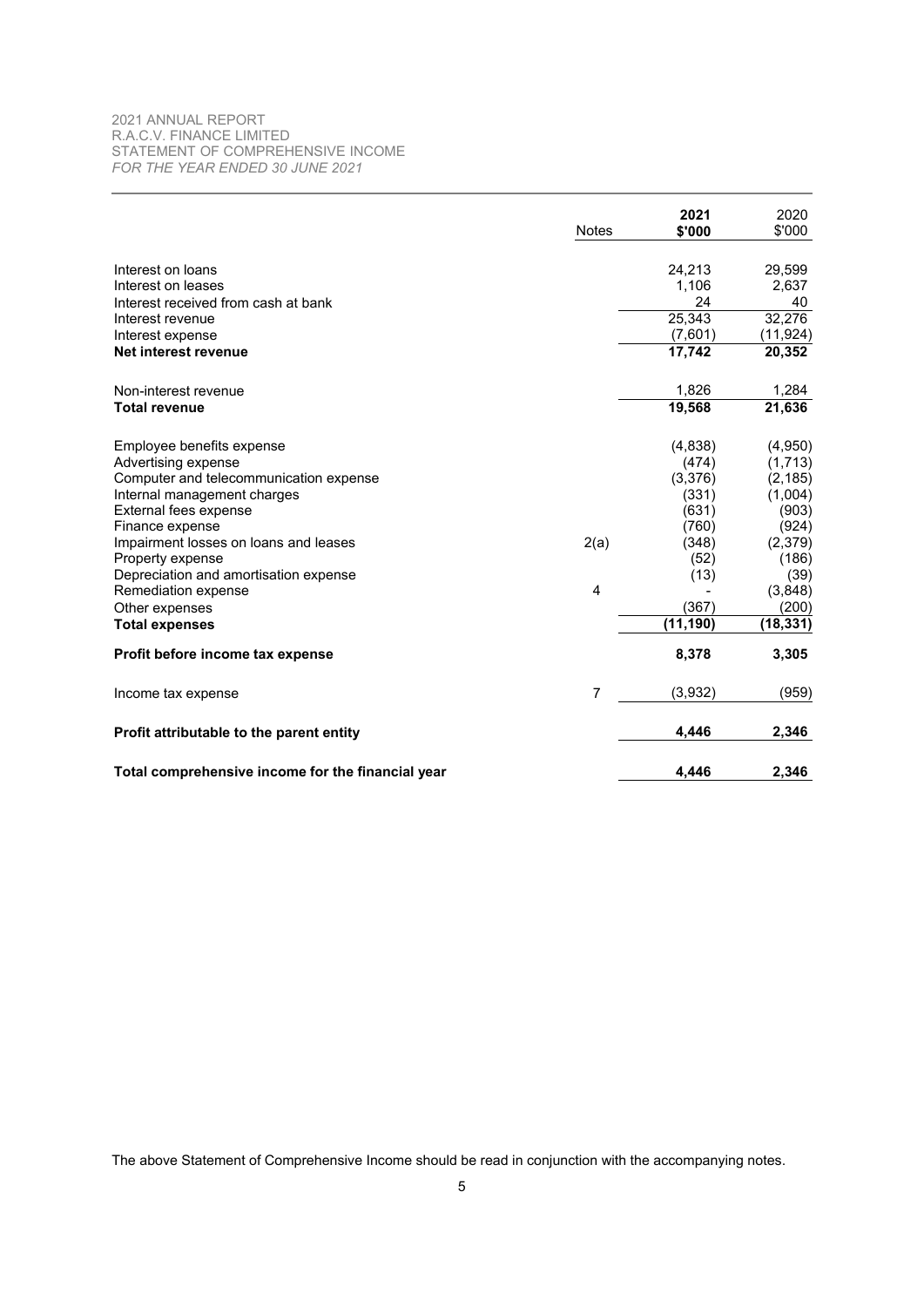<span id="page-6-0"></span>2021 ANNUAL REPORT R.A.C.V. FINANCE LIMITED BALANCE SHEET *AS AT 30 JUNE 2021*

|   |                                           | 7,291                                                                                     |
|---|-------------------------------------------|-------------------------------------------------------------------------------------------|
|   |                                           | 446,259                                                                                   |
|   |                                           | 195                                                                                       |
|   |                                           | 1,623<br>1,092                                                                            |
|   |                                           |                                                                                           |
|   |                                           | 456,460                                                                                   |
|   |                                           |                                                                                           |
| 4 |                                           | 5,142                                                                                     |
|   |                                           | 2,978                                                                                     |
| 5 |                                           | 368,070                                                                                   |
|   | 866                                       | 851                                                                                       |
|   | 331,141                                   | 377,041                                                                                   |
|   | 68,865                                    | 79,419                                                                                    |
|   |                                           |                                                                                           |
|   |                                           | 15,000                                                                                    |
|   | 53,865                                    | 64,419                                                                                    |
|   |                                           | 79,419                                                                                    |
|   | 1<br>$\overline{2}$<br>3<br>8<br>9(d)(ii) | 15,507<br>384,375<br>64<br>60<br>400,006<br>1,306<br>3,894<br>325,075<br>15,000<br>68,865 |

The above Balance Sheet should be read in conjunction with the accompanying notes.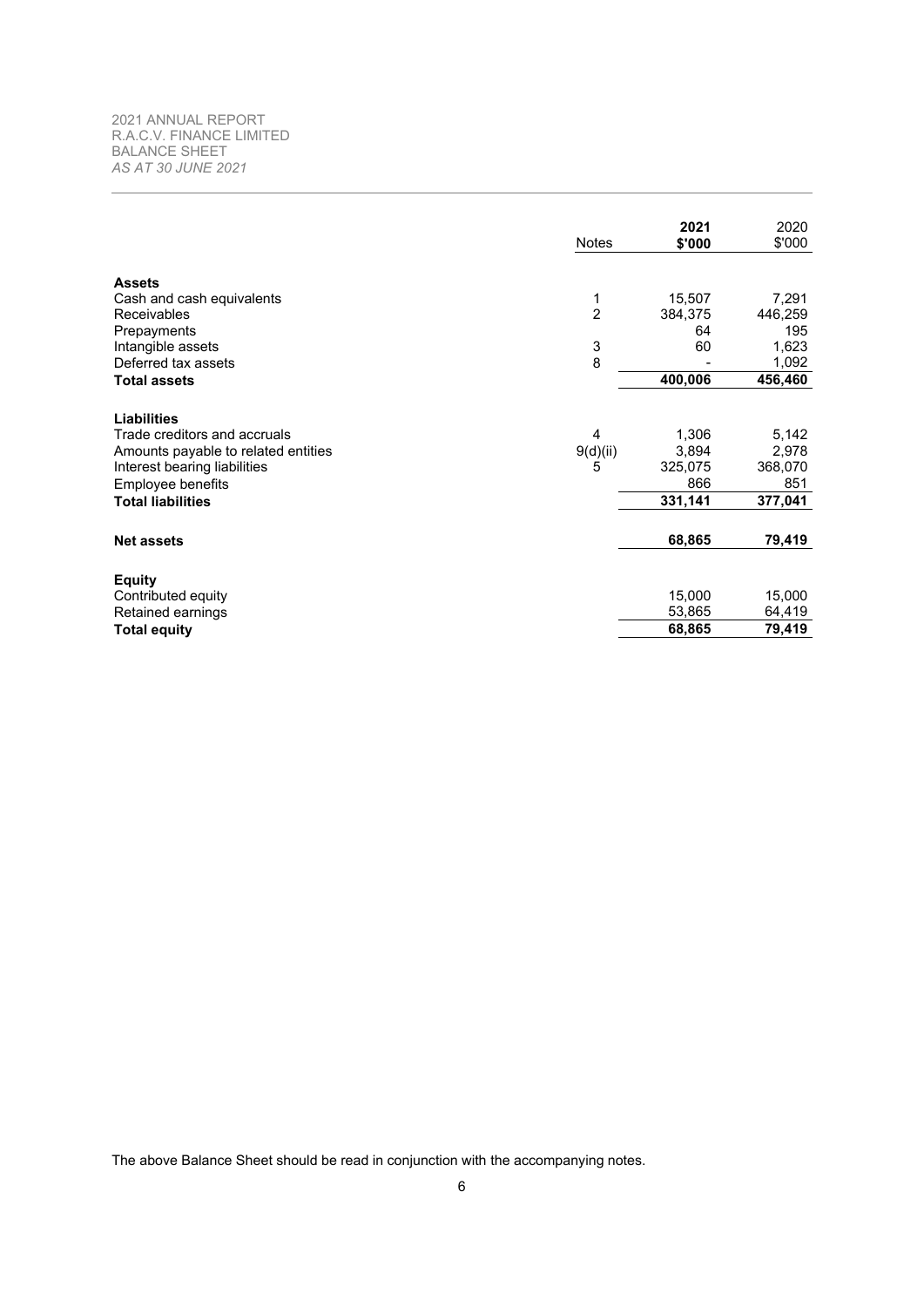<span id="page-7-0"></span>

|                                                              | <b>Notes</b> | 2021<br>\$'000 | 2020<br>\$'000 |
|--------------------------------------------------------------|--------------|----------------|----------------|
| Cash flows from operating activities                         |              |                |                |
| Interest received                                            |              | 28,525         | 34,598         |
| Fees, commission and other income received                   |              | 1.743          | 1,292          |
| Tax payments to related entity                               |              | (3,845)        | (3,828)        |
| Net cash inflow/(outflow) from loans                         |              | 41,574         | (28, 726)      |
| Net cash inflow from leases                                  |              | 16,863         | 26,430         |
| Payments to suppliers and employees                          |              | (10, 971)      | (14, 342)      |
| Interest and other costs of finance paid                     |              | (8,795)        | (11, 933)      |
| Net cash inflow from operating activities                    | 1(a)         | 65,094         | 3,491          |
| Cash flows from investing activities                         |              |                |                |
| Purchase of intangibles                                      |              |                | (1, 579)       |
| Net cash outflow from investing activities                   |              | Ξ.             | (1,579)        |
| Cash flows from financing activities                         |              |                |                |
| Net (repayment)/proceeds from secured notes                  | 1(b)         | (54, 878)      | 4,398          |
| Net proceeds/(repayment) from subscription agreements        | 1(b)         | 13,000         | (1,000)        |
| Dividends paid                                               |              | (15,000)       |                |
| Net cash (outflow)/inflow from financing activities          |              | (56,878)       | 3,398          |
| Net increase in cash and cash equivalents                    |              | 8,216          | 5,310          |
| Cash and cash equivalents at the beginning of financial year |              | 7,291          | 1,981          |
| Cash and cash equivalents at end of financial year           | 1            | 15,507         | 7,291          |

The above Statement of Cash Flows should be read in conjunction with the accompanying notes.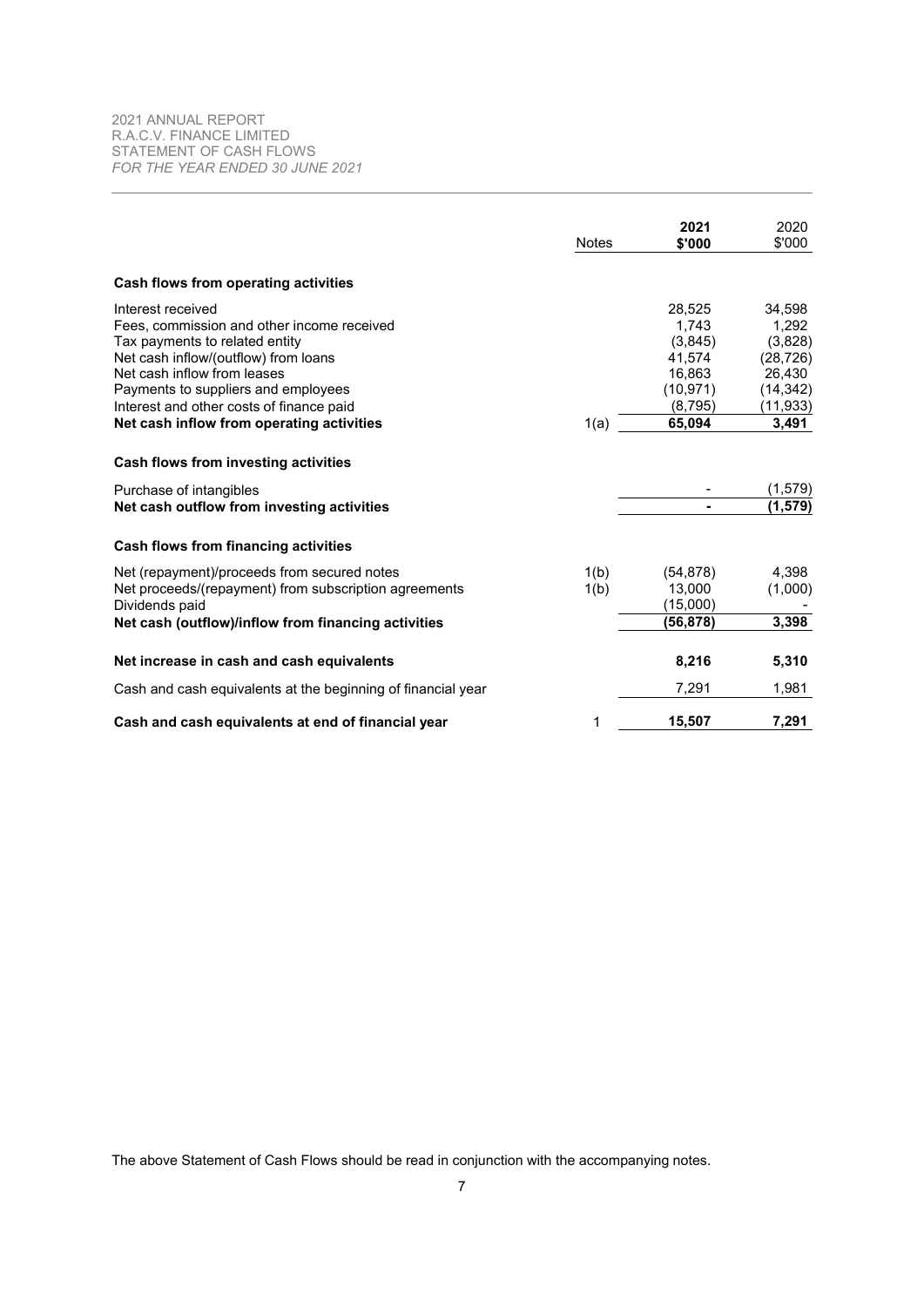<span id="page-8-0"></span>

|                                                   | <b>Contributed</b><br>equity*<br>\$'000 | <b>Retained</b><br>earnings<br>\$'000 | Total<br>equity<br>\$'000 |
|---------------------------------------------------|-----------------------------------------|---------------------------------------|---------------------------|
| Year ended 30 June 2021                           |                                         |                                       |                           |
| Balance at 1 July 2020                            | 15,000                                  | 64,419                                | 79,419                    |
| Total comprehensive income for the financial year |                                         | 4,446                                 | 4,446                     |
| Dividends paid                                    |                                         | (15,000)                              | (15,000)                  |
| Balance at 30 June 2021                           | 15,000                                  | 53,865                                | 68,865                    |
| Year ended 30 June 2020                           |                                         |                                       |                           |
| Balance at 1 July 2019                            | 15,000                                  | 62,073                                | 77,073                    |
| Total comprehensive income for the period         |                                         | 2,346                                 | 2,346                     |
| Balance at 30 June 2020                           | 15,000                                  | 64,419                                | 79,419                    |

\*15,000,000 fully paid ordinary shares (2020: 15,000,000 fully paid ordinary shares)

The above Statement of Changes in Equity should be read in conjunction with the accompanying notes.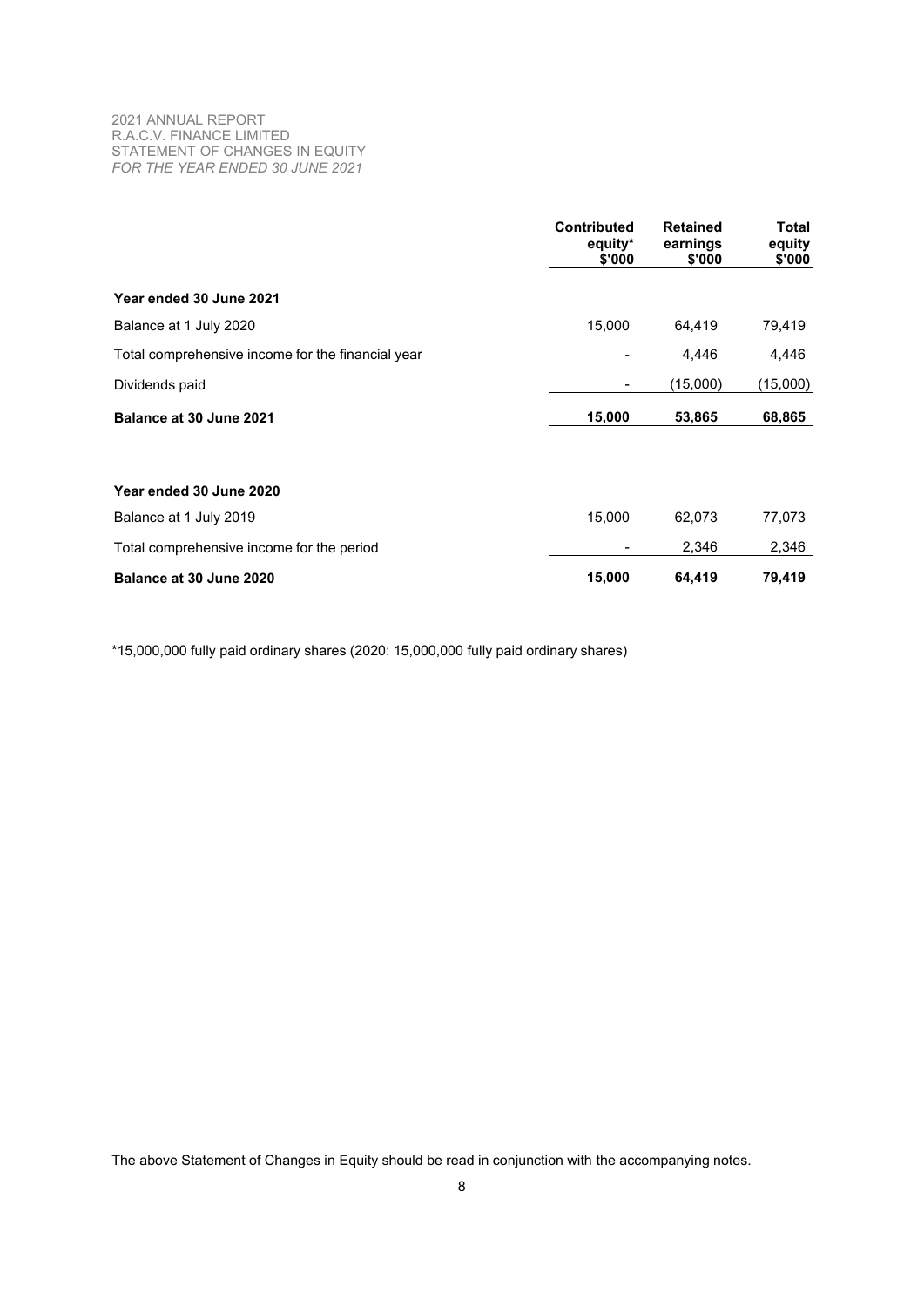# <span id="page-9-1"></span><span id="page-9-0"></span>**WORKING CAPITAL MANAGEMENT**

## **1. CASH AND CASH EQUIVALENTS**

|              | 2021<br>\$'000 | 2020<br>\$'000 |
|--------------|----------------|----------------|
| Cash at bank | 15,507         | 7,291          |

Cash at bank earns interest at floating rates based on daily bank deposit rates. The Company has a bank overdraft facility available to the extent of \$1,000,000 (2020: \$1,000,000), which is subject to periodic review by the bank. The unused amount of the facility was \$1,000,000 (2020: \$1,000,000). At reporting date the bank overdraft, after adjustment for unpresented cheques, was \$nil (2020: \$nil).

## <span id="page-9-2"></span>**(a) Reconciliation of net cash inflow from operating activities to net profit after income tax**

|                                                                       | 2021<br>\$'000 | 2020<br>\$'000 |
|-----------------------------------------------------------------------|----------------|----------------|
| Profit after income tax                                               | 4,446          | 2,346          |
| Add non-cash items:                                                   |                |                |
| Depreciation and amortisation expense                                 | 13             | 39             |
| Impairment losses on loans and leases (excluding recoveries received) | 981            | 2,003          |
| Amortised interest - receivables and secured notes                    | 2,855          | 2,471          |
| Amortised fees - subscription agreements                              | 125            | 219            |
| Changes in operating assets and liabilities:                          |                |                |
| Decrease/(increase) in loan receivables                               | 41,217         | (28, 958)      |
| Decrease in lease receivables                                         | 16,863         | 26,429         |
| Decrease/(increase) in prepayments                                    | 131            | (11)           |
| (Increase)/decrease in other receivables                              | (32)           | 8              |
| Decrease/(increase) in tax assets                                     | 1,092          | (1,092)        |
| (Decrease)/increase in creditors                                      | (365)          | 2,061          |
| Decrease in interest payable                                          | (1,242)        | (171)          |
| Increase/(decrease) in employee benefits                              | 15             | (76)           |
| Decrease in provision for income tax                                  | (1,005)        | (292)          |
| Decrease in tax liabilities                                           |                | (1,485)        |
| Net cash inflow from operating activities                             | 65,094         | 3,491          |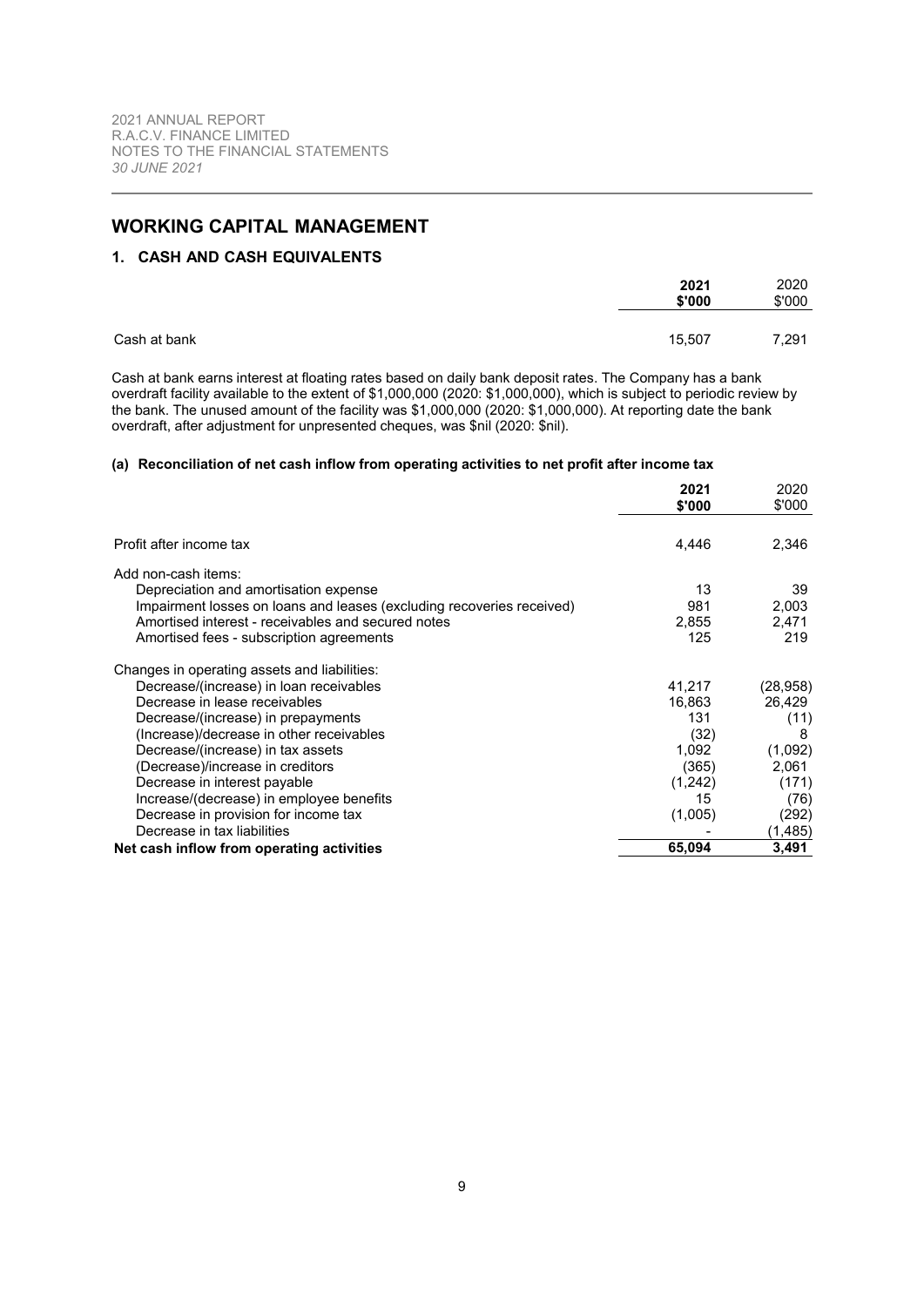## <span id="page-10-1"></span>**1. CASH AND CASH EQUIVALENTS (CONTINUED)**

## **(b) Changes in liabilities arising from financing activities**

<span id="page-10-0"></span>

|                                                                      |                               | <b>Subscription</b><br>agreements<br>\$'000 | <b>Secured</b><br>notes<br>\$'000 | <b>Total</b><br>\$'000 |
|----------------------------------------------------------------------|-------------------------------|---------------------------------------------|-----------------------------------|------------------------|
| Opening balance 1 July 2020<br>Cash flows net of amortisation amount |                               | 162,550<br>13,000                           | 203,047<br>(54, 878)              | 365,597<br>(41, 878)   |
| Closing balance 30 June 2021                                         |                               | 175,550                                     | 148,169                           | 323,719                |
| Opening balance 1 July 2019<br>Cash flows net of amortisation amount |                               | 163,550<br>(1,000)                          | 198,649<br>4,398                  | 362,199<br>3,398       |
| Closing balance 30 June 2020                                         |                               | 162,550                                     | 203,047                           | 365,597                |
| <b>RECEIVABLES</b><br>2.                                             |                               |                                             |                                   |                        |
|                                                                      | Loan<br>receivables<br>\$'000 | Lease<br>receivables<br>\$'000              | Other<br>receivables<br>\$'000    | <b>Total</b><br>\$'000 |
| 2021<br>Gross receivables<br>Deferred income                         | 377,924                       | 8,606<br>(320)                              | 46                                | 386,576<br>(320)       |
| Provision for impairment                                             | (1,673)                       | (208)                                       |                                   | (1,881)                |
| <b>Total</b>                                                         | 376,251                       | 8,078                                       | 46                                | 384,375                |
| 2020                                                                 |                               |                                             |                                   |                        |
| Gross receivables<br>Deferred income                                 | 423,100                       | 26,958<br>(1,507)                           | 14                                | 450,072<br>(1, 507)    |
| Provision for impairment                                             | (1,984)                       | (322)                                       |                                   | (2,306)                |

Loans are granted at a fixed interest rate for periods between 12 and 84 months with most loans secured by a goods mortgage over a motor vehicle. The mortgaged property must be insured for its full insurable value. Loans can be repaid before their full term, however early termination fees may apply.

**Total 421,116 25,129 14 446,259**

From October 2017, the Company made a decision to cease the provision of loans in respect of novated leases. Leases were provided for periods between 6 and 60 months and are subject to a fixed interest rate. The leased property is owned by the Company until all lease payments and the residual are repaid. Finance leases transfer all the risks and benefits incidental to ownership of the leased property from the lessor to the lessee. It is a requirement of the lease agreement that the property must be insured for its full insurable value. A lease can be terminated early only with the consent of the Company.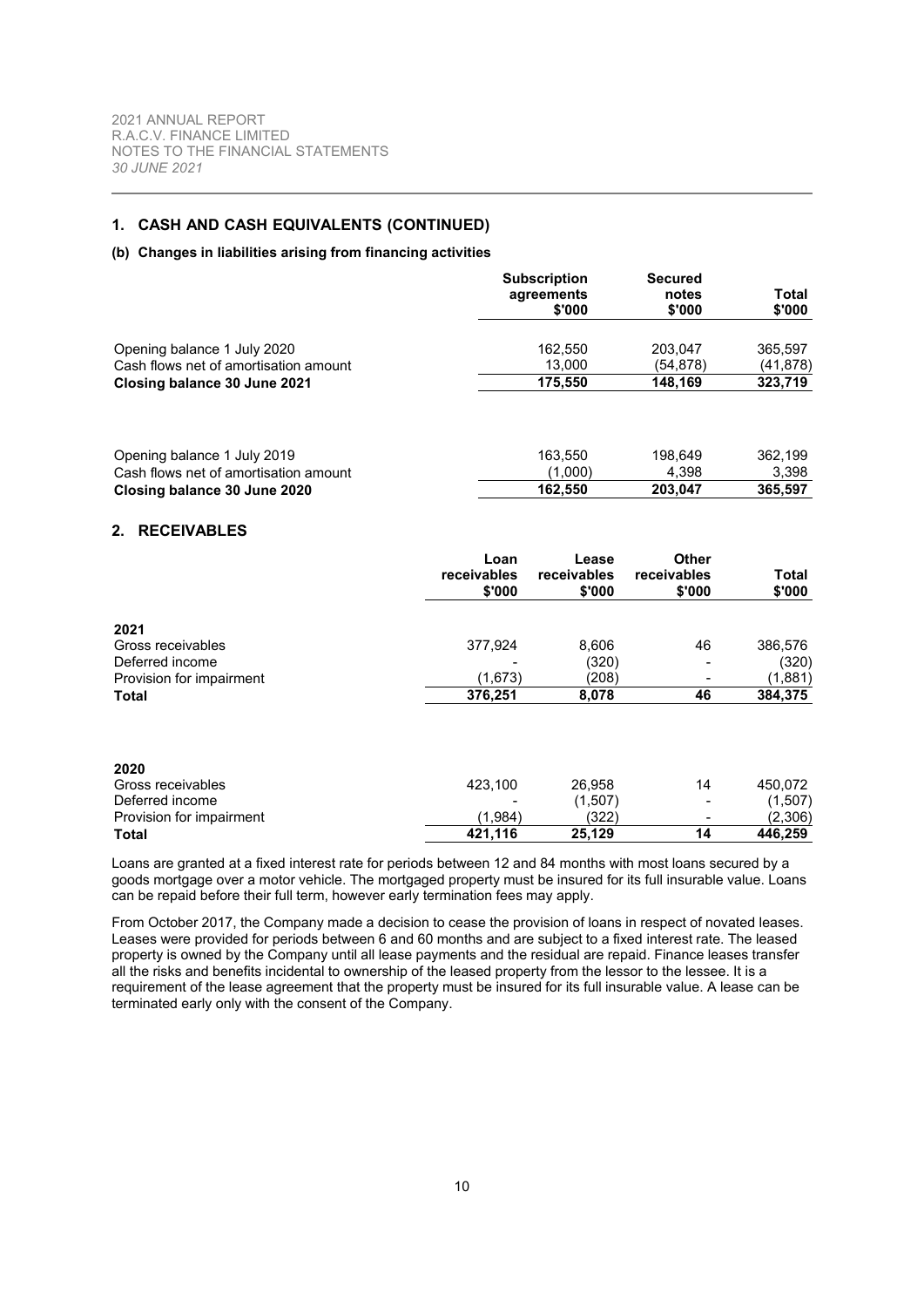## <span id="page-11-2"></span>**2. RECEIVABLES (CONTINUED)**

#### **(a) Movement in provision for impairment**

|                                         | 2021   | 2020    |
|-----------------------------------------|--------|---------|
|                                         | \$'000 | \$'000  |
|                                         |        |         |
| Opening balance                         | 2,306  | 1.320   |
| Provision raised during the period      | 348    | 2.379   |
| Bad debts written off during the period | (773)  | (1,393) |
| <b>Closing balance</b>                  | 1,881  | 2,306   |

#### **(b) Accounting estimates, assumptions and judgements: Provision for impairment of loan and lease receivables**

Loan and lease receivables are carried at amortised cost less a provision for impairment. The provision for impairment is measured based on an expected credit loss model as outlined in note [6\(a\)\(i\)](#page-13-1). In calculating the provision for impairment, the Company has made assumptions about the indicators of credit risk deterioration and write off rates. To mitigate the estimation uncertainty, expected credit losses are reviewed at each reporting period. In addition, all loans and leases are subject to regular management review.

# <span id="page-11-0"></span>**OTHER ASSETS AND LIABILITIES**

## **3. INTANGIBLE ASSETS**

|                                         | 2021<br>\$'000 | 2020<br>\$'000 |
|-----------------------------------------|----------------|----------------|
| <b>Software</b>                         |                |                |
| Opening balance                         |                |                |
| At cost                                 | 3,734          | 2,155          |
| Accumulated amortisation and impairment | (2, 111)       | (2,072)        |
| Net opening balance                     | 1,623          | 83             |
| Additions                               |                | 1,579          |
| Transfers                               | (1, 550)       |                |
| Amortisation                            | (13)           | (39)           |
| <b>Closing balance</b>                  | 60             | 1,623          |
| At cost                                 | 1,871          | 3,734          |
| Accumulated amortisation and impairment | (1, 811)       | (2, 111)       |
| <b>Closing balance</b>                  | 60             | 1,623          |
| 4. TRADE AND OTHER PAYABLES             |                |                |
|                                         | 2021           | 2020           |
|                                         | \$'000         | \$'000         |
|                                         |                |                |
| Trade creditors and accruals            | 1,306          | 1,243          |
| Provision for remediation payments      |                | 3,899          |
|                                         | 1,306          | 5,142          |

<span id="page-11-1"></span>In 2020, in view of ASIC's Auto Lending Industry Review, the Company has undertaken a review of the loan book to identify affected customers. A comprehensive review has been completed by the Company and no additional provision is expected. All provision amounts in 2020 had been fully paid out.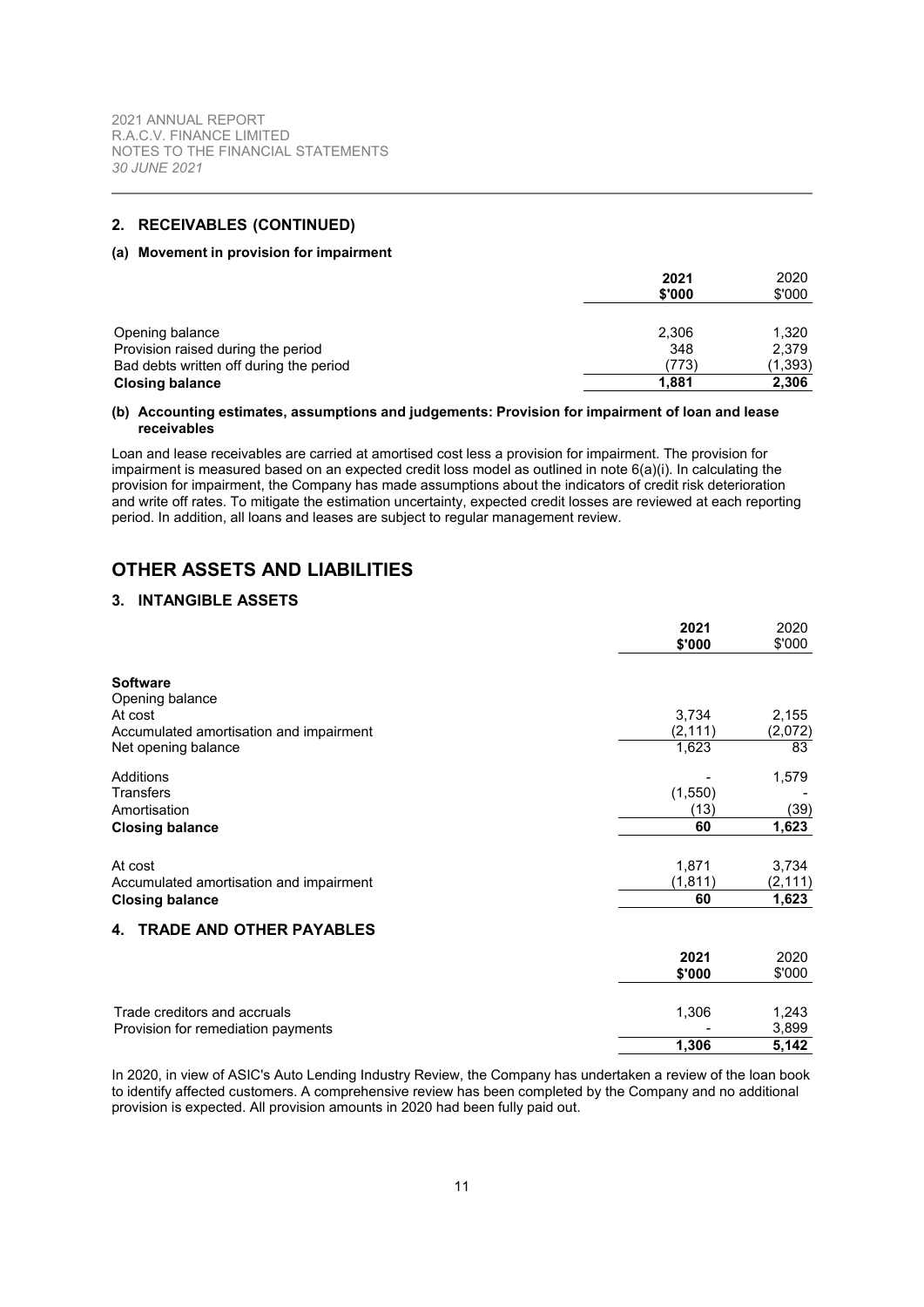# <span id="page-12-0"></span>**FINANCIAL INSTRUMENTS AND RISK MANAGEMENT**

## **5. INTEREST BEARING LIABILITIES**

|                                                    | 2021<br>\$'000 | 2020<br>\$'000 |
|----------------------------------------------------|----------------|----------------|
|                                                    |                |                |
| <b>Secured</b>                                     |                |                |
| Secured notes                                      | 148.168        | 203,046        |
| Subscription agreement                             | 175.892        | 162,767        |
|                                                    | 324.060        | 365.813        |
| Accrued interest payable                           | 1.015          | 2,257          |
|                                                    | 325,075        | 368,070        |
| Maturity analysis                                  |                |                |
| Up to 1 month                                      | 25.192         | 20,212         |
| Longer than 1 and not longer than 3 months         | 43.543         | 30.201         |
| Longer than 3 months and not longer than 12 months | 246,798        | 184,185        |
| Longer than 1 year and not longer than 5 years     | 9,542          | 133,472        |
|                                                    | 325,075        | 368,070        |

## <span id="page-12-2"></span>**(a) Secured notes**

Under the prospectus issued on 8 November 2019, secured notes are issued at a fixed rate for periods between 6 months and 2 years (prior to 8 November 2019: at a fixed rate for periods between 6 months and 4 years). This prospectus was closed on 2 November 2020 and no new prospectus was issued. Existing secured notes can only be rolled over for 6 months upon maturity from 10 December 2020 and cannot be rolled over upon maturity from 1 July 2021. Secured notes are initially recorded at their fair value and subsequently measured at amortised cost. Interest expense is recognised using the effective interest method and is payable on a quarterly, semi-annual or annual basis depending upon the notes selected.

Secured notes are secured by a first floating charge over the Company's assets under a Debenture Stock and Unsecured Notes Supplemental and Consolidated Trust Deed ("Trust Deed") dated 4 May 2000. On 9 June 2015, the Trust Company (Australia) Limited replaced the original Trustee under and for the purposes of the Trust Deed. All other terms of the Trust Deed remain unchanged.

Under the terms of the Trust Deed, the Company may in certain circumstances give charges over its assets wherever situated, ranking equally with or in priority to the security constituted by the charges under the Trust Deed, subject to borrowing limits which require:

- (i) secured liabilities to not exceed 85% of the tangible assets of the Company and any guarantor bodies;
- (ii) prior secured liabilities to not exceed 10% of the tangible assets of the Company and any guarantor bodies; and
- <span id="page-12-1"></span>(iii) external liabilities to not exceed 93.75% of the tangible assets of the Company and any guarantor bodies.

## **(b) Subscription agreement**

The subscription agreement is a secured borrowing facility carried at amortised cost and bears interest at market rates.

On 25 February 2021, an amendment to the existing facility was established with National Australia Bank Limited ("NAB") to increase Tranche B to \$400.0 million, and can be drawn for periods up to 12 calendar months. The Tranche B facility expires on 28 February 2022.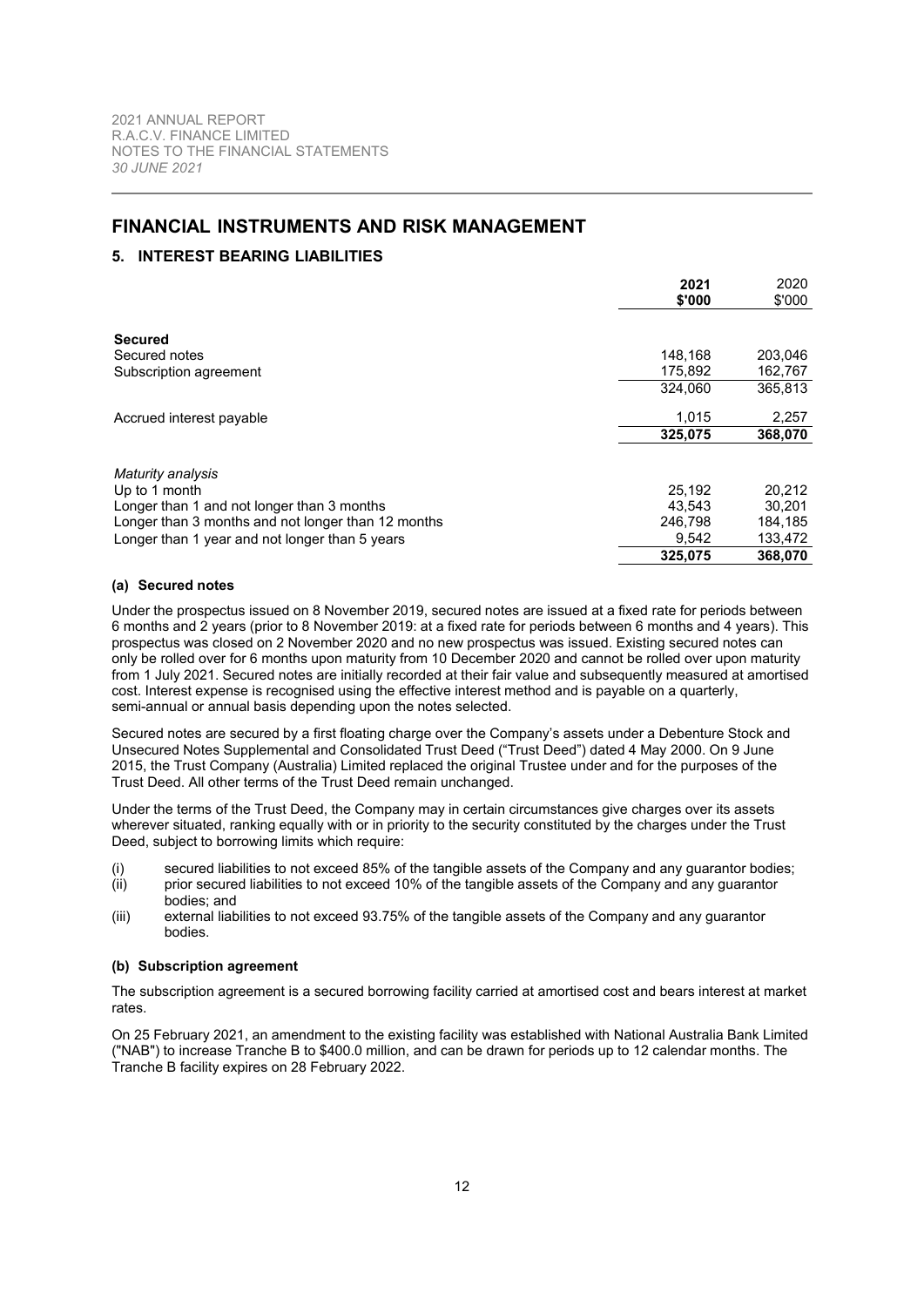## **5. INTEREST BEARING LIABILITIES (CONTINUED)**

#### **(b) Subscription agreement (continued)**

As at 30 June 2021, \$176.0 million of the \$400.0 million facility was drawn (2020: \$163.0 million of the \$350.0 million facility was drawn). This facility has been secured by secured notes. The individual drawdown amounts bear fixed interest rates with rollover dates and interest rates as shown below:

|                  | <b>Principal amount</b> | Interest rate (payable at<br>rollover) | <b>Rollover date</b> |
|------------------|-------------------------|----------------------------------------|----------------------|
|                  | S                       | % p.a.                                 |                      |
| <b>June 2021</b> | 2,000,000               | 1.24                                   | 20 August 2021       |
|                  | 1,500,000               | 1.24                                   | 25 August 2021       |
|                  | 147,500,000             | 1.24                                   | 27 August 2021       |
|                  | 10,000,000              | 1.22                                   | 17 September 2021    |
|                  | 15,000,000              | 1.23                                   | 30 September 2021    |
| <b>June 2020</b> | 77,000,000              | 1.75                                   | 26 August 2020       |
|                  | 77,000,000              | 2.05                                   | 26 August 2020       |
|                  | 4,500,000               | 1.75                                   | 11 September 2020    |
|                  | 4,500,000               | 2.05                                   | 11 September 2020    |

### <span id="page-13-0"></span>**6. RISK MANAGEMENT**

#### **(a) Financial Risk Management**

The Company's activities expose it to credit risk, interest rate risk and liquidity risk. The Company's overall risk management program seeks to minimise potential adverse effects on the financial performance of the Company. The Company uses different methods to measure different types of risks to which it is exposed. These methods include sensitivity analysis in the case of interest rate risk, ageing analysis for credit risk and maturity and reinvestment analysis for liquidity risk. Risk management is carried out by the Company's management under policies approved by the Board of directors.

## <span id="page-13-1"></span>*(i) Credit risk*

Credit risk arises from cash and cash equivalents as well as credit exposures from outstanding receivables. The Company's maximum exposure to credit risk at the reporting date is the carrying amount of the financial assets as indicated in the Balance Sheet. However, as cash and cash equivalents are held at financial institutions with a minimum external credit rating of 'A', they do not expose the Company to significant credit risk.

Credit risk is managed by using a prudent risk assessment process for all customers with the intention of seeking minimum exposure at all times and assessing the borrower's capacity to repay the loan. Credit risk is assessed similarly for each loan based on the borrower's creditworthiness, how the borrower has conducted and paid previous credit and the collateral being provided for the loan. Internal policies provide guidance on the acceptable mix of risk categories associated with the receivables portfolio.

#### *Collateral held as security and other credit enhancements*

Credit risk on loan and lease receivables is mitigated by obtaining security over the underlying asset. The majority of consumer loan receivables are secured with a motor vehicle and the security registered on the Personal Property Security Register. The vehicle can be repossessed if the counterparty is in default under the terms of agreement. Where there is a shortfall in security held over the motor vehicle, a caveat may be placed over real estate property of the borrower or treated as unsecured.

For novated lease agreements and business loans (goods mortgage and commercial hire purchase agreements), the motor vehicle remains the property of the Company until all payments and the residual are repaid.

The following shows the extent to which mortgage over motor vehicles (for consumer loans) and ownership of property (for novated leases and business loans) mitigate credit risk: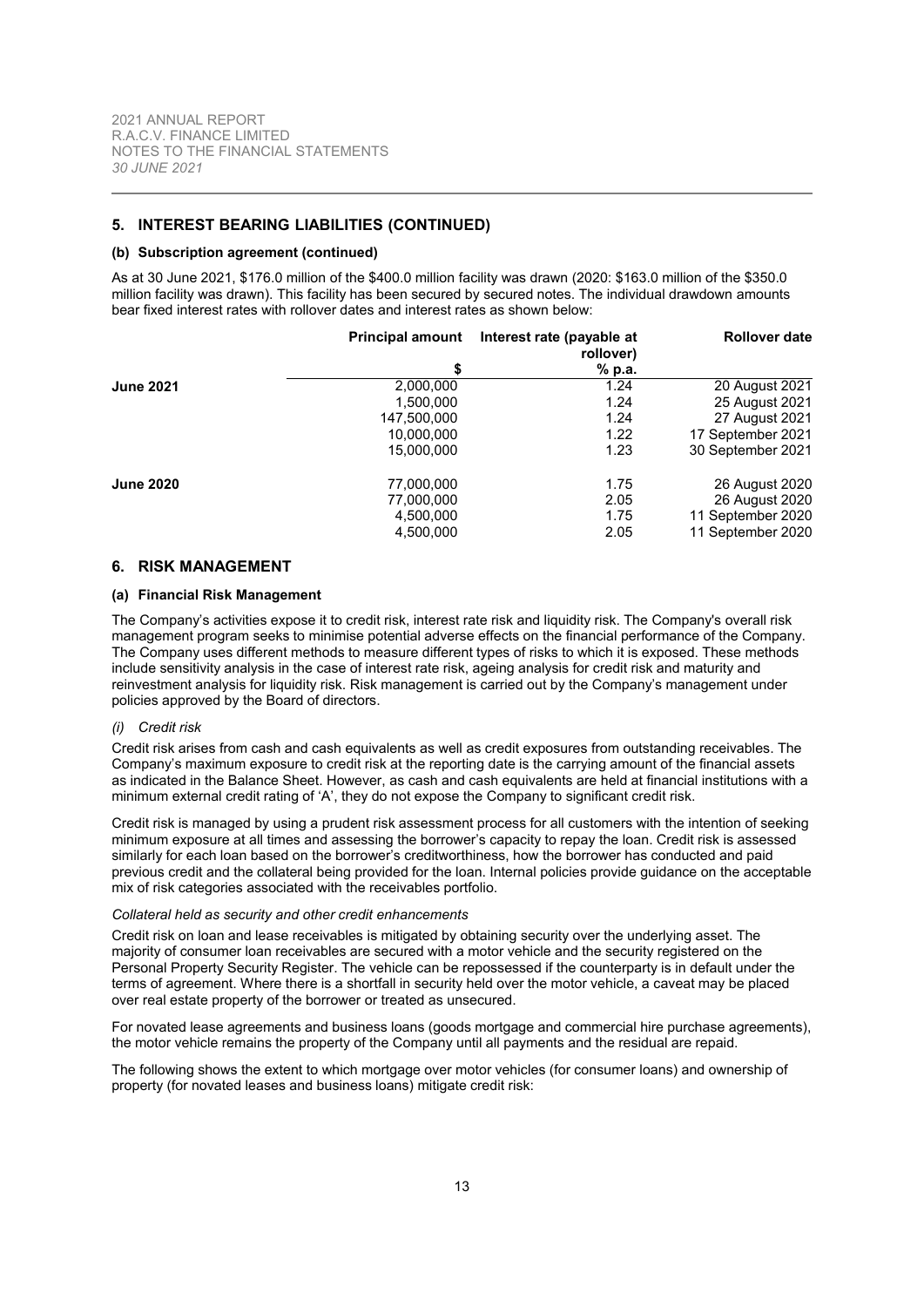## **6. RISK MANAGEMENT (CONTINUED)**

#### **(a) Financial Risk Management (continued)**

#### *(i) Credit risk (continued)*

*Collateral held as security and other credit enhancements (continued)*

|                                               | <b>Maximum</b><br>exposure* to credit<br>risk<br>\$'000 | Market value** of<br>collateral held at<br>reporting date<br>\$'000 | <b>Secured</b><br>% |
|-----------------------------------------------|---------------------------------------------------------|---------------------------------------------------------------------|---------------------|
| 2021<br>Loan receivables<br>Lease receivables | 377,925<br>8,286                                        | 341,701<br>8,752                                                    | 90<br>106           |
| 2020<br>Loan receivables<br>Lease receivables | 423,098<br>25,449                                       | 365,988<br>24,843                                                   | 87<br>98            |

\* Excludes provision for impairment.

\*\* Value of motor vehicles as quoted in the Glass's Guide vehicle pricing guide.

All loans over 60 days in arrears are considered to be in default and are subject to the formal collection procedures which includes the issuance of an enforcement notice (under section 88 of the National Credit Code). Steps may be taken to repossess the collateral if the overdue payment is not made within 35 days of the notice. Repossessed collateral is sold at a public auction. The carrying amount of repossessed vehicles as at 30 June 2021, representing the foreclosed collateral obtained through the enforcement of security was \$44,000 (2020: \$15,500). In certain circumstances, a default record may be listed on a customer's personal credit file. There had been an increase in the allowance for hardship applications in light of the COVID-19 pandemic.

Some customers are also offered Credit Protection Insurance which covers loan repayments if customers are unable to meet payment commitments because of illness, injury or unemployment.

#### *Concentration of credit risk in relation to loan and lease receivables*

The Company minimises concentrations of credit risk in relation to loans receivable by diversification across a large number of customers. A prudent risk assessment process for all customers is used to manage the credit risk on loan receivables.

Concentration of risk on leases and commercial hire purchases is minimised by the spread of transactions with a large number of customers. Credit risk is minimised through prudent assessment policies and ensuring final balloon repayment amounts are in line with estimated asset values at the end of the repayment term.

The categories of credit risk exposure and the maximum exposure for each concentration are as follows:

|                                 | 2021<br>%                | 2020<br>$\%$    | 2021<br>\$'000 | 2020<br>\$'000 |
|---------------------------------|--------------------------|-----------------|----------------|----------------|
| Category                        |                          |                 |                |                |
| Loans secured by motor vehicles | 98                       | 94              | 377,801        | 422,863        |
| Unsecured loans                 | $\overline{\phantom{0}}$ | $\qquad \qquad$ | 124            | 235            |
| Leases                          | ົ                        | 6               | 8.286          | 25,449         |
| <b>Total receivables</b>        | 100                      | 100             | 386,211        | 448,547        |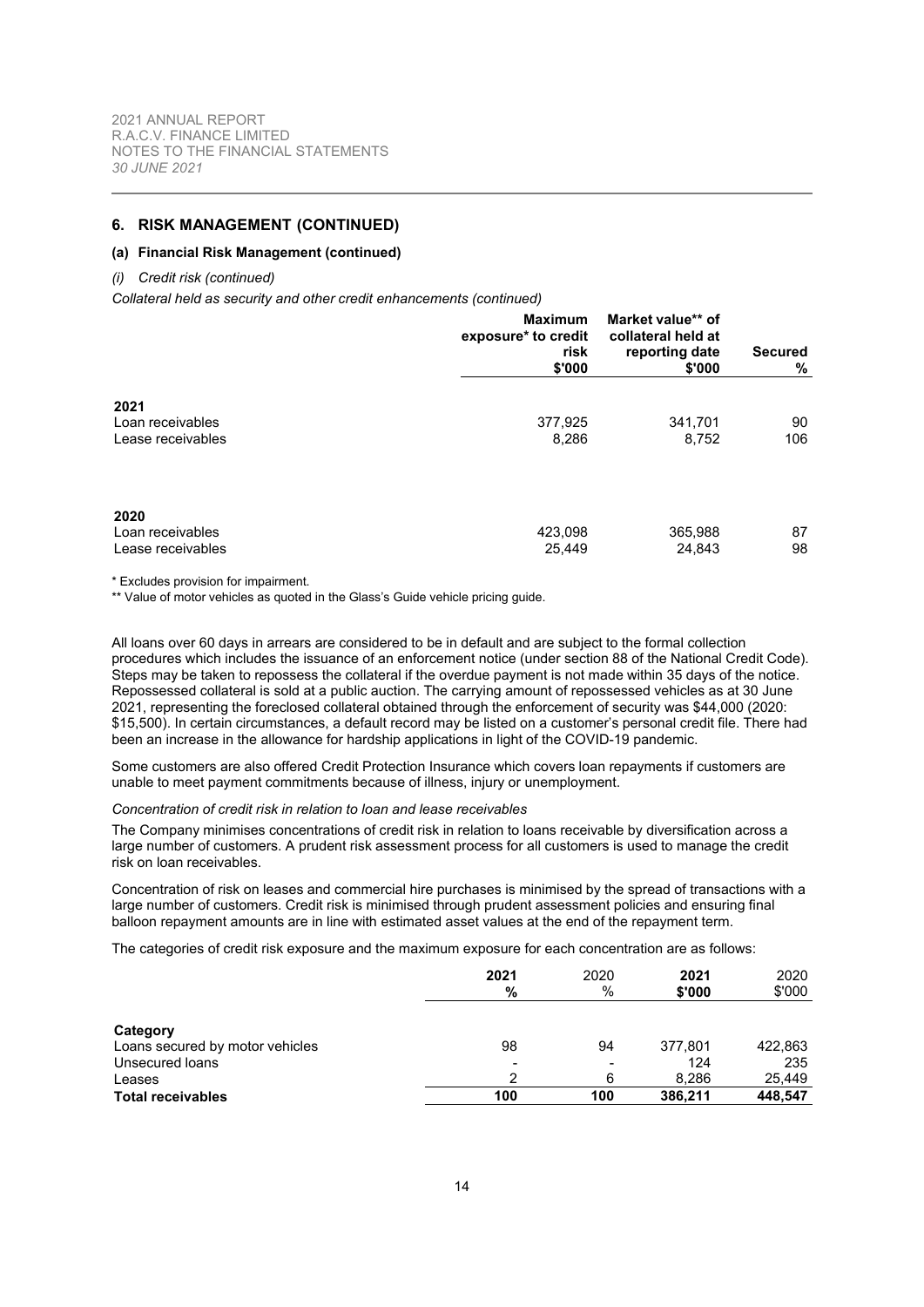## **6. RISK MANAGEMENT (CONTINUED)**

#### **(a) Financial Risk Management (continued)**

#### *(i) Credit risk (continued)*

#### *Impairment of loan and lease receivables*

The provision for impairment of the Company's loan and lease receivables is determined by an expected credit loss model ("ECL").

For lease receivables, the Company applies the simplified approach permitted by AASB 9, which requires expected lifetime losses to be recognised from initial recognition of the receivables. For loan receivables, the Company applies a three-stage approach to measure the ECL based on changes in the financial asset's underlying credit risk.

(a) Stage 1: 12-months ECL

At initial recognition, and for financial assets for which there has not been a significant increase in credit risk ("SICR"), ECL is determined based on the probability of default ("PD") over the next 12 months. Interest income is determined with reference to the financial asset's effective interest rate ("EIR") and the financial asset's gross carrying amount.

#### (b) Stage 2: Lifetime ECL - not credit impaired

When there has been a SICR, the ECL is determined with reference to the financial asset's lifetime PD and the lifetime losses associated with that PD. The Company assesses whether there has been a SICR since initial recognition based on qualitative and quantitative data. Interest income is determined with reference to the financial asset's EIR and the financial asset's gross carrying amount.

(c) Stage 3: Lifetime ECL - credit impaired

Financial assets are classified as stage 3 where they are determined to be credit impaired, which is where loans are more than 60 days past due or flagged as 'At Risk'.

The ECL for credit impaired financial assets is generally measured as the difference between the contractual and expected cash flows from the individual exposure, discounted using the EIR for that exposure. Interest income is determined with reference to the financial asset's EIR and the financial asset's amortised cost carrying value, being the exposure's gross carrying value after the ECL provision.

The Company uses three categories for loans which reflect their credit risk and how the loan loss provision is determined for each of those categories. A summary of the assumptions underpinning the Company's expected credit loss model is as follows:

| Category | Company definition of category                         | <b>Basis for recognition of expected credit</b><br>loss provision                                                                                            |
|----------|--------------------------------------------------------|--------------------------------------------------------------------------------------------------------------------------------------------------------------|
| Stage 1  | • Loans without any impairment<br>indicators           | • 12 month expected losses<br>• Where the expected lifetime of an asset<br>is less than 12 months, expected losses<br>are measured at its expected lifetime. |
| Stage 2  | • Hardship/variation<br>• 30 days in arrears 3 times   | • Lifetime expected losses                                                                                                                                   |
| Stage 3  | • Loans flagged 'At Risk'<br>• 60 days in arrears once | • Lifetime expected losses                                                                                                                                   |

Historical evidence demonstrates that loans '30 days in arrears' are often due to administrative matters or a genuine oversight on the customer's behalf, and there is no correlation between a once off '30 days in arrears' and a significant increase in risk of a default occurring. The Company considers where a loan is '30 days in arrears' 3 times to be more representative of the credit risk deterioration.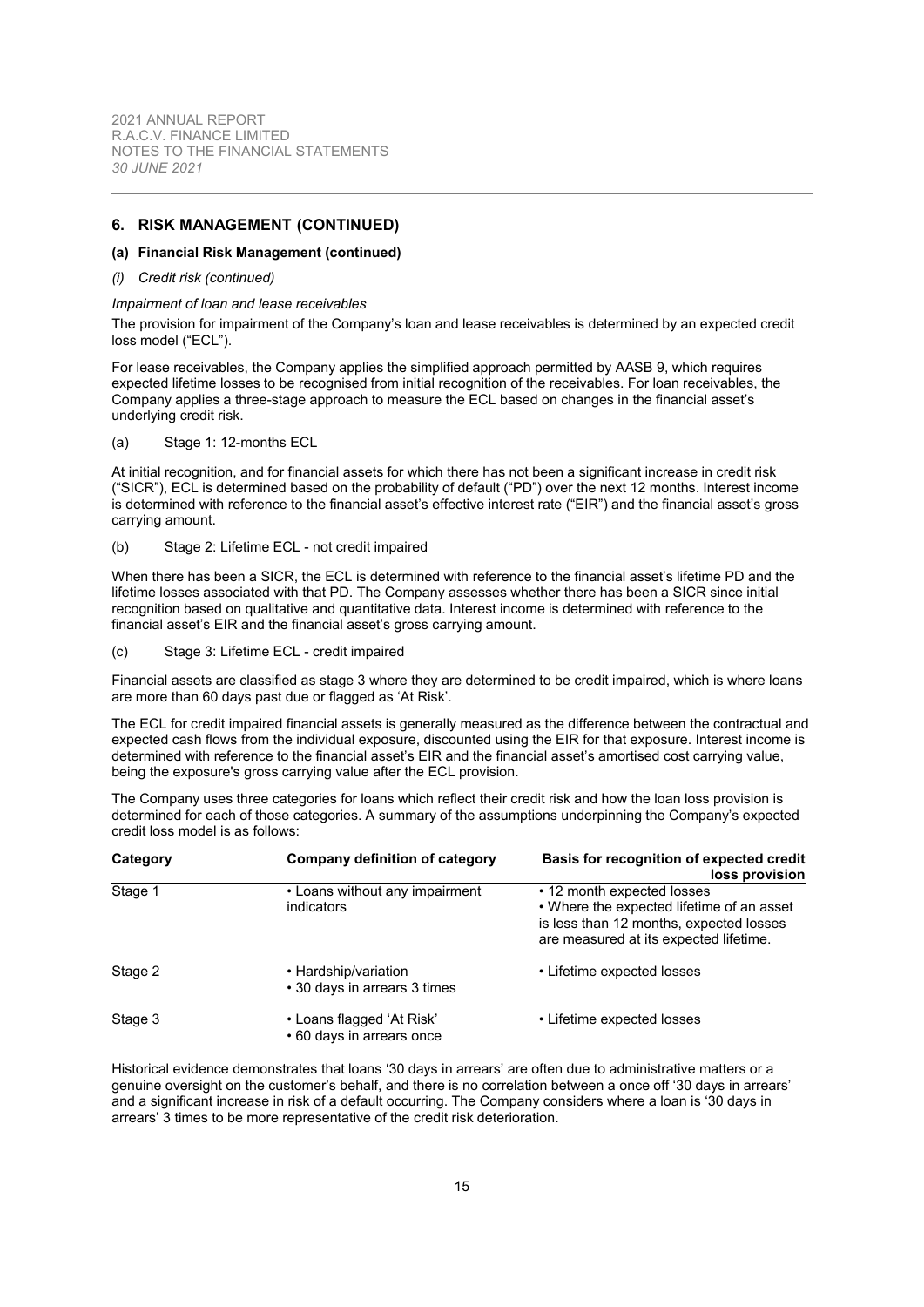## **6. RISK MANAGEMENT (CONTINUED)**

#### **(a) Financial Risk Management (continued)**

#### *(i) Credit risk (continued)*

Indicators for loans flagged 'At Risk' include delinquency, repossession of vehicles, bankruptcy or inability to locate customers or vehicles.

The Company considers its historical loss experience and adjusts this for current observable data. In addition, the Company monitors the macroeconomic conditions to ensure impacts are appropriately reflected when estimating the amount of an expected impairment loss. In light of COVID-19, an additional assessment of hardship applications with respect of receivables with balances more than 30 days past due was completed and formed part of the Management overlay outlined below.

#### *Management overlay*

At 30 June 2021 approximately 5.98% (2020: 4.27%) of the Company's customers have requested a payment holiday. In the current ECL model, loan accounts with a payment holiday are moved from Stage 1 to Stage 2 despite no arrears trigger being present. Management assessed that overall COVID-19 risk is lower than last year and there is a decrease in the estimated probability of default for these loan accounts, thus reducing the management overlay provision.

The full impact of the COVID-19 pandemic has not yet materialised over the past 12 months primarily as a result of the national and local government stimulus and measures taken to support the economy. The modelled performance of these receivables continues to evolve as the situation unfolds with the removal of the stimulus and uncertain paths to a fully vaccinated population and further potential lockdowns and restrictions.

### *Modification of financial assets*

The Company sometimes modifies the terms of loans and leases provided to customers due to payment holidays. Restructuring policies and practices are based on indicators or criteria which, based on management's judgement, indicate that payment will most likely continue. These policies are kept under continuous review.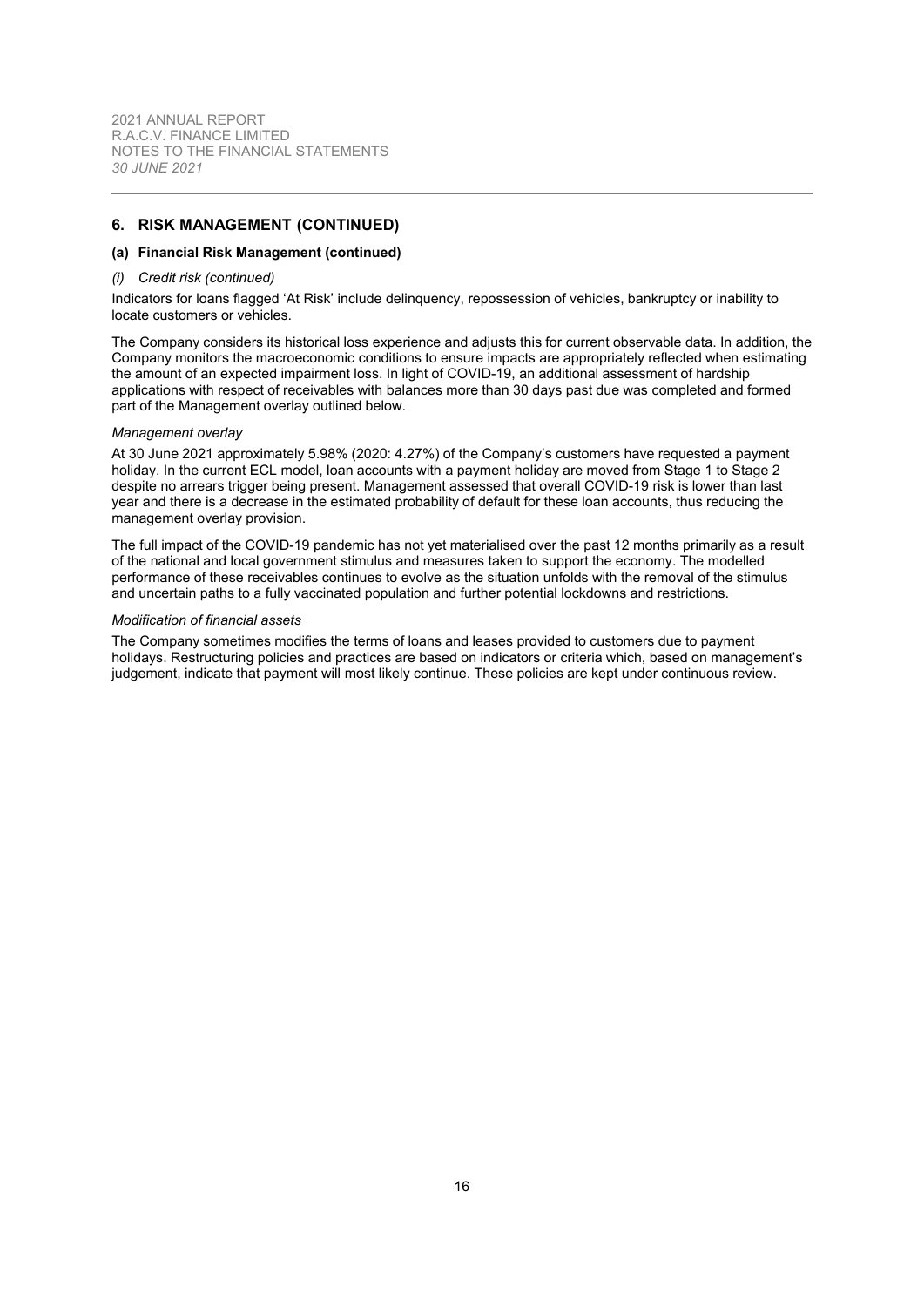## **6. RISK MANAGEMENT (CONTINUED)**

## **(a) Financial Risk Management (continued)**

## *(i) Credit risk (continued)*

## *Credit quality*

The level of risk associated with a loan or lease receivable is indicated by its credit quality which is evaluated using the Equifax score (formerly known as VedaScore). The following table represents the credit quality of loan and lease receivables:

|                                       |                                    |                       |                           | Stage 2 -<br>Lifetime | Stage 3 -<br>Lifetime   |                |                  |
|---------------------------------------|------------------------------------|-----------------------|---------------------------|-----------------------|-------------------------|----------------|------------------|
|                                       | Stage 1 - 12 month expected credit |                       |                           | expected              | expected                | <b>Finance</b> |                  |
|                                       | High                               | loss<br><b>Medium</b> | Low                       |                       | credit loss credit loss | lease          | Total            |
|                                       | Grade <sup>®</sup>                 | Grade <sup>2</sup>    | <b>Grade</b> <sup>3</sup> |                       |                         |                |                  |
|                                       | \$'000                             | \$'000                | \$'000                    | \$'000                | \$'000                  | \$'000         | \$'000           |
| <b>30 June 2021</b>                   |                                    |                       |                           |                       |                         |                |                  |
| Loan receivables<br>Lease receivables | 286,461                            | 57,956                | 13,695                    | 14,051                | 5,761                   | 8,606          | 377,924<br>8,606 |
|                                       | 286,461                            | 57,956                | 13,695                    | 14,051                | 5,761                   | 8,606          | 386,530          |
|                                       |                                    |                       |                           |                       |                         |                |                  |
| <b>30 June 2020</b>                   |                                    |                       |                           |                       |                         |                |                  |
| Loan receivables                      | 290.931                            | 79,817                | 24,108                    | 20,941                | 7,303                   |                | 423,100          |
| Lease receivables                     |                                    |                       |                           |                       |                         | 26,958         | 26,958           |
|                                       | 290,931                            | 79,817                | 24,108                    | 20,941                | 7,303                   | 26,958         | 450,058          |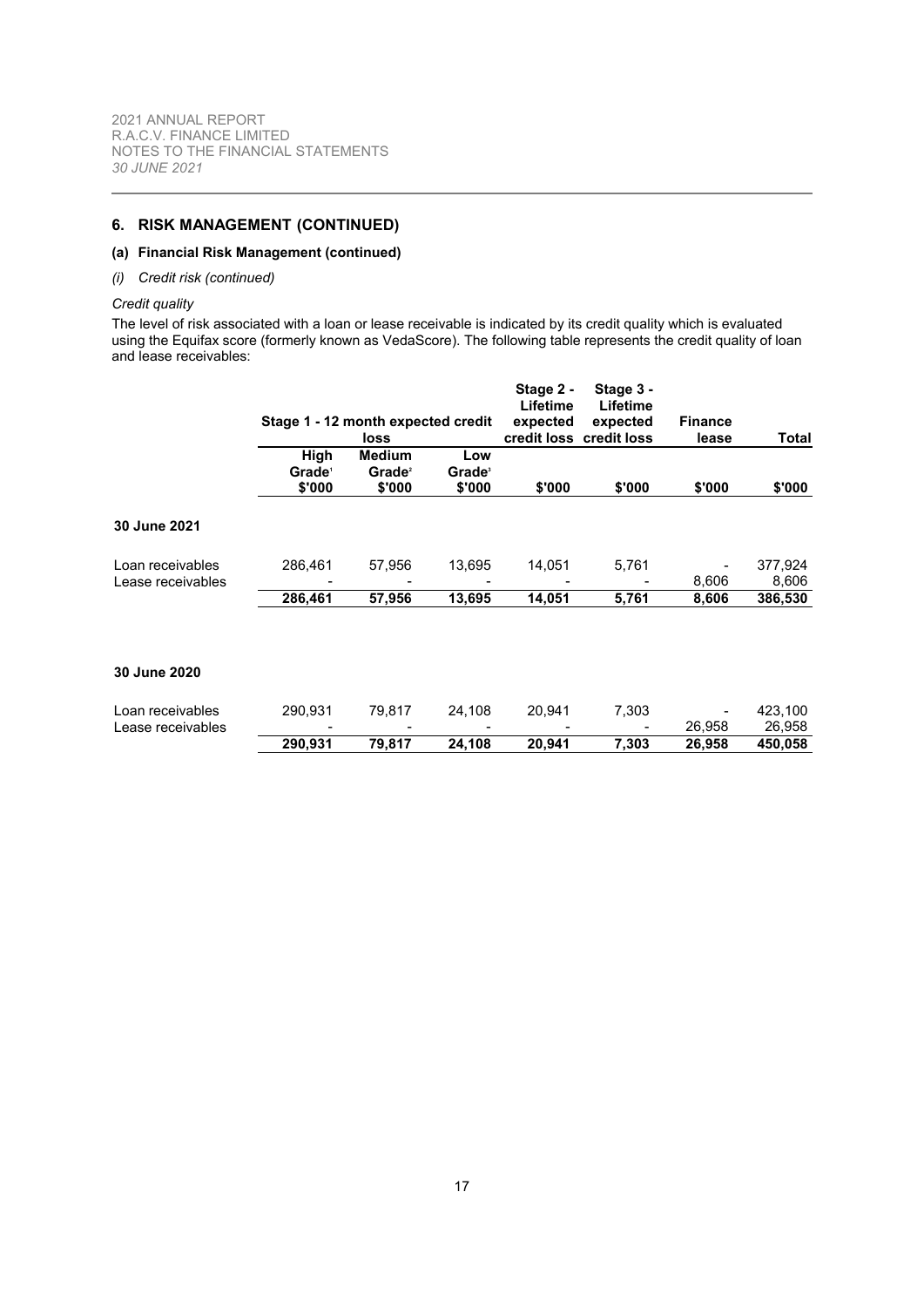## **6. RISK MANAGEMENT (CONTINUED)**

## **(a) Financial Risk Management (continued)**

#### *(i) Credit risk (continued)*

*Credit quality (continued)*

The provisions for impairment by category are as follows:

|                      |                         |               | Stage 1 - 12 month expected credit Management |        | Stage 2 -<br>Lifetime<br>expected | Stage 3 -<br>Lifetime<br>expected | <b>Finance</b> |              |
|----------------------|-------------------------|---------------|-----------------------------------------------|--------|-----------------------------------|-----------------------------------|----------------|--------------|
|                      |                         | loss          |                                               |        | overlay credit loss credit loss   |                                   | lease          | <b>Total</b> |
|                      |                         | <b>Medium</b> |                                               |        |                                   |                                   |                |              |
|                      | High Grade <sup>®</sup> |               | Grade <sup>2</sup> Low Grade <sup>3</sup>     |        |                                   |                                   |                |              |
|                      | \$'000                  | \$'000        | \$'000                                        | \$'000 | \$'000                            | \$'000                            | \$'000         | \$'000       |
| 30 June<br>2021      |                         |               |                                               |        |                                   |                                   |                |              |
| Loan                 |                         |               |                                               |        |                                   |                                   |                |              |
| receivables          | 216                     | 101           | 50                                            | 500    | 105                               | 701                               |                | 1,673        |
| Lease                |                         |               |                                               | 68     |                                   |                                   | 140            | 208          |
| receivables          | 216                     | 101           | 50                                            | 568    | 105                               | 701                               | 140            | 1,881        |
|                      |                         |               |                                               |        |                                   |                                   |                |              |
| 30 June<br>2020      |                         |               |                                               |        |                                   |                                   |                |              |
| Loan                 |                         |               |                                               |        |                                   |                                   |                |              |
| receivables<br>Lease | 212                     | 123           | 75                                            | 793    | 134                               | 647                               |                | 1,984        |
| receivables          |                         |               | $\blacksquare$                                | 117    |                                   |                                   | 205            | 322          |
|                      | 212                     | 123           | 75                                            | 910    | 134                               | 647                               | 205            | 2,306        |

1 Equifax score above 500

 $2$ Equifax score between 0 to 500

<sup>3</sup>Equifax score below zero

## *(ii) Interest rate risk*

Interest rate risk is the risk to the Company's earnings and capital arising from changes in market interest rates. The Company's interest rate risk exposure results primarily from repricing risk or differences in the repricing characteristics of its financial assets and liabilities.

The Company's financial assets consist primarily of fixed rate loan receivables with maturities ranging from 12 to 84 months and fixed rate lease receivables with maturities ranging from 6 to 60 months.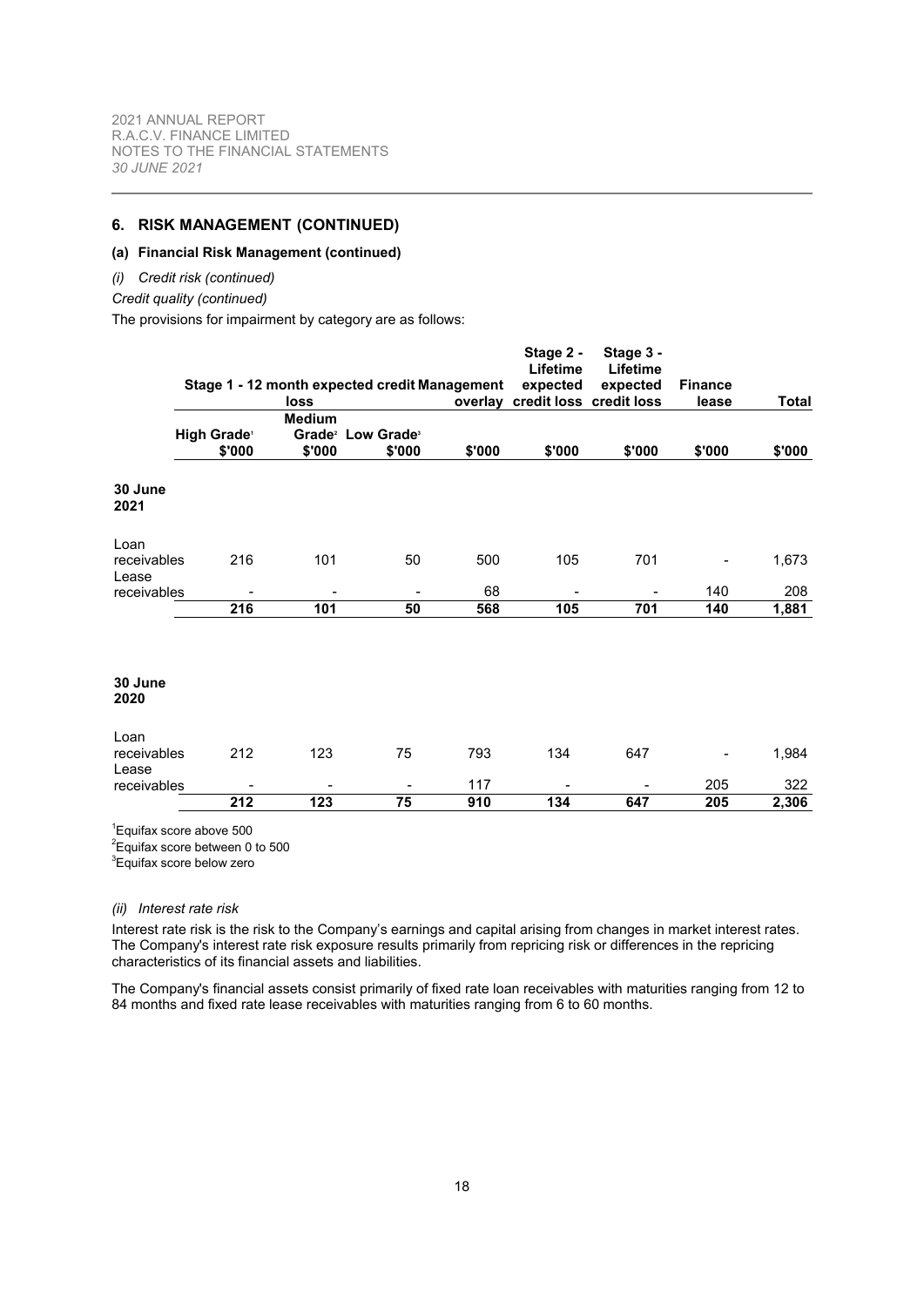## **6. RISK MANAGEMENT (CONTINUED)**

#### **(a) Financial Risk Management (continued)**

#### *(ii) Interest rate risk (continued)*

The financial liabilities funding these receivables consist primarily of fixed rate secured notes with maturities ranging from 6 to 48 months and fixed rate borrowings on the subscription agreement with maturities up to 180 days that renew automatically at the option of the Company during the term of the subscription agreement. Secured notes issued under the new prospectus have maturities ranging from 6 to 24 months. Existing secured notes cannot be rolled over upon maturity. Due to the mismatch in the maturities of its receivables and the financial liabilities funding these receivables, the Company is exposed to re-pricing risk. The impact on equity and pre-tax profit of reasonable possible changes in the interest rate over the next 12 months using between -/+ 0 and 50 basis points (2020: between -/+ 0 and 50 basis points), with all other variables held constant is +/- \$493,000 (2020: +/- \$241,000).

#### *(iii) Liquidity risk*

Liquidity risk is the risk that the financial obligations of the Company cannot be met as and when they fall due without incurring significant costs. Liquidity risk is managed by continuous monitoring of forecast and actual cash flows. The Company does not have a policy of directly matching secured note and loan maturities. The Company ensures that it has sufficient cash by maintaining access to a line of credit with NAB.

#### *Financing arrangements*

The company had access to the following undrawn borrowing facilities at the reporting date:

|                                                      | 2021<br>\$'000 | 2020<br>\$'000 |
|------------------------------------------------------|----------------|----------------|
| <b>Floating rate</b>                                 |                |                |
| Expiring within 1 year (bank overdraft)              | 1.000          | 1,000          |
| Expiring within 1 year (subscription agreement)      | 224,000        | 93,500         |
| Expiring within 2 - 5 years (subscription agreement) |                | 93,500         |
|                                                      | 225,000        | 188,000        |
| <b>Fixed rate</b>                                    |                |                |
| Ongoing (inter-company loan facility)                | 20,000         | 20,000         |
|                                                      | 245,000        | 208,000        |
|                                                      |                |                |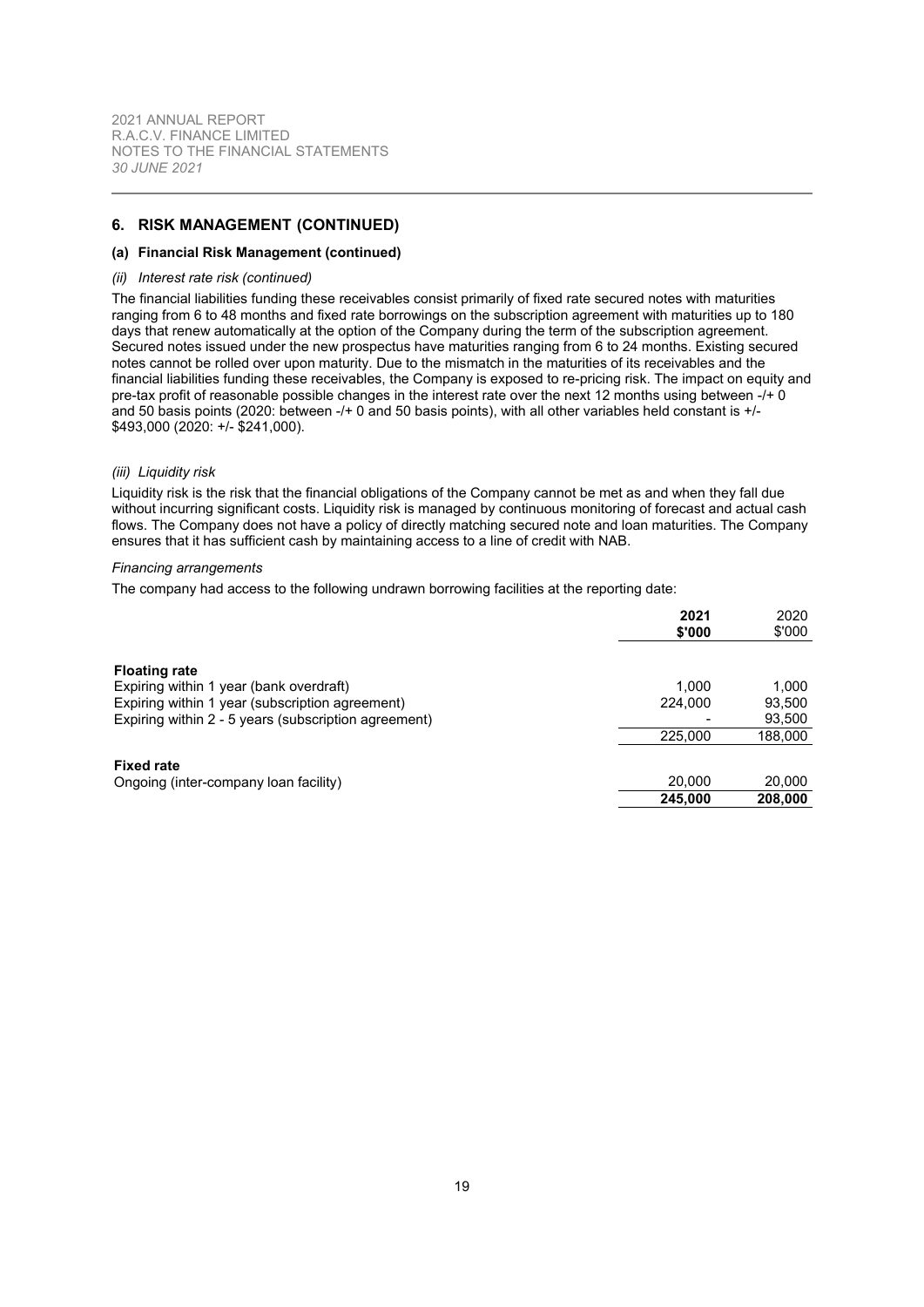## **6. RISK MANAGEMENT (CONTINUED)**

## **(a) Financial Risk Management (continued)**

#### *(iii) Liquidity risk (continued)*

*Financing arrangements (continued)*

Following is a maturity analysis of the Company's financial liabilities:

|                                                        |                                                       | <b>Floating</b><br><b>Interest</b><br>Rate |         | <b>Fixed Interest Maturing In:</b>       |                |                  | <b>Non-Interest Bearing</b> | <b>Total</b><br>Contractual<br>Cash<br><b>Flows</b> |
|--------------------------------------------------------|-------------------------------------------------------|--------------------------------------------|---------|------------------------------------------|----------------|------------------|-----------------------------|-----------------------------------------------------|
| 2021                                                   | <b>Interest</b><br>Rate <sup>1</sup><br>$\frac{9}{6}$ | <b>At Call</b>                             | less    | 1 Year or Over 1 to 5 More than<br>Years | 5 Years        | Up to 1<br>month | 1 Year or<br>less           |                                                     |
|                                                        |                                                       | \$'000                                     | \$'000  | \$'000                                   | \$'000         | \$'000           | \$'000                      | \$'000                                              |
| <b>Financial</b><br><b>liabilities</b><br>Payables and |                                                       |                                            |         |                                          |                |                  |                             |                                                     |
| other liabilities<br>Accrued                           | n/a                                                   |                                            |         |                                          |                | 1,306            |                             | 1,306                                               |
| interest<br>Subscription                               | n/a                                                   |                                            |         |                                          |                | 1,015            |                             | 1,015                                               |
| agreement <sup>2</sup><br>Secured                      | 1.41                                                  | $\overline{\phantom{a}}$                   | 175,892 |                                          |                |                  |                             | 175,892                                             |
| notes <sup>3,4</sup>                                   | 1.24                                                  |                                            | 138,626 | 9,542                                    |                |                  |                             | 148,168                                             |
|                                                        |                                                       |                                            | 314,518 | 9,542                                    | $\blacksquare$ | 2,321            |                             | 326,381                                             |
| 2020                                                   |                                                       |                                            |         |                                          |                |                  |                             |                                                     |
| <b>Financial</b><br><b>liabilities</b><br>Payables and |                                                       |                                            |         |                                          |                |                  |                             |                                                     |
| other liabilities<br>Accrued                           | n/a                                                   |                                            |         |                                          |                | 5,142            |                             | 5,142                                               |
| interest<br>Subscription                               | n/a                                                   |                                            |         |                                          |                | 2,257            |                             | 2,257                                               |
| agreement <sup>2</sup><br>Secured                      | 1.90                                                  | $\blacksquare$                             | 81,413  | 81,354                                   |                |                  |                             | 162,767                                             |
| notes <sup>3,4</sup>                                   | 2.50                                                  |                                            | 150,930 | 52,116                                   |                |                  |                             | 203,046                                             |
|                                                        |                                                       |                                            | 232,343 | 133,470                                  | ٠              | 7,399            |                             | 373,212                                             |

 $1$  Year end average effective interest rate

<sup>2</sup> Refer to note [5\(b\)](#page-12-1) for details relating to the subscription agreement

 $3$  Secured notes exclude capitalised borrowing costs

<sup>4</sup> Historical trends indicate that on average, 78% of secured notes (2020: 87%) are reinvested.

## **(b) Capital risk management**

The Company's objectives when managing capital are to safeguard its ability to continue as a going concern and to comply with externally imposed capital requirements.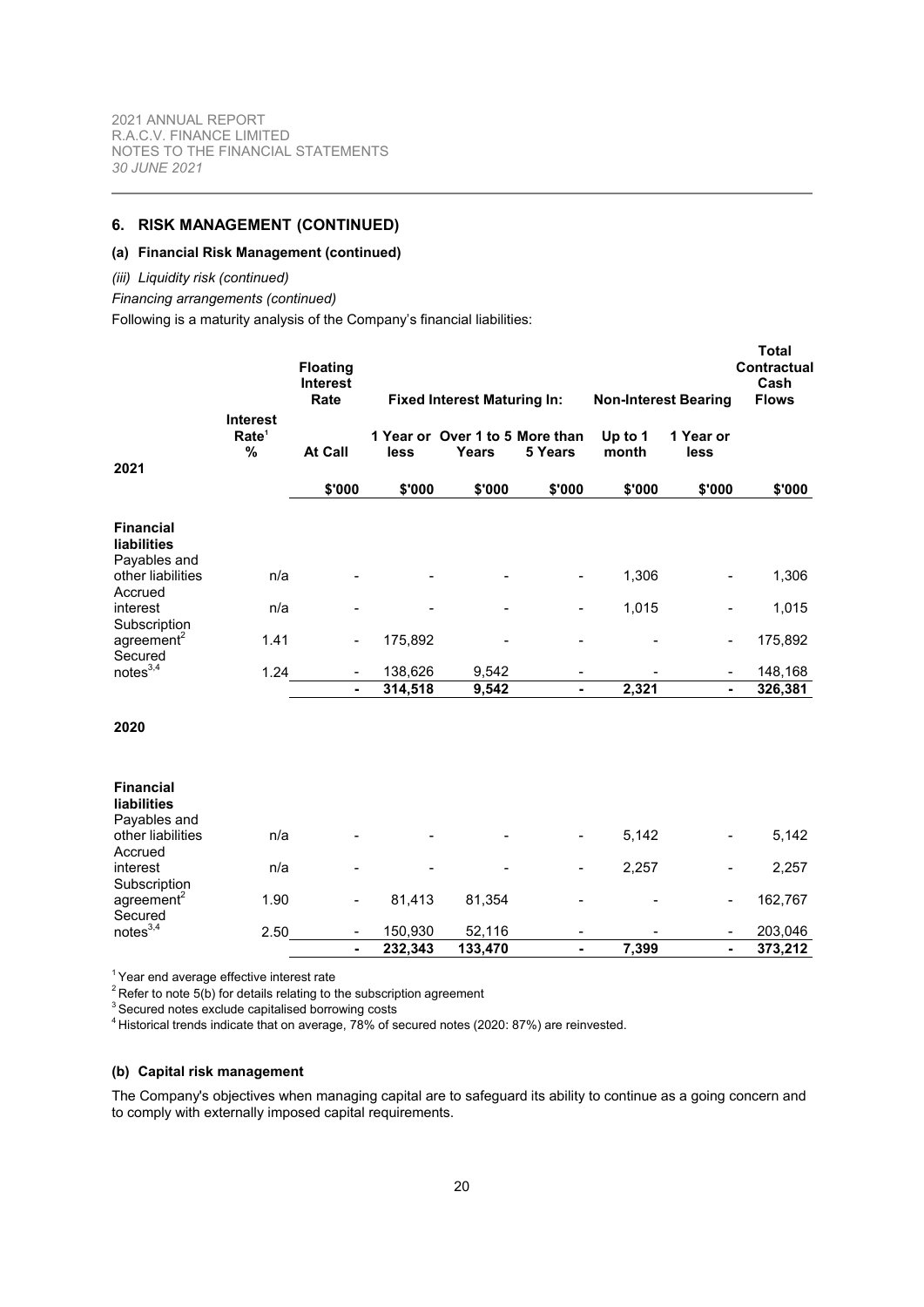## **6. RISK MANAGEMENT (CONTINUED)**

#### **(b) Capital risk management (continued)**

The Trust Deed imposes borrowing limitations on the Company as discussed in note [5\(a\).](#page-12-2) Detailed budgeting and forecasting is performed to ensure the Company is in compliance with the Trust Deed requirements. As at 30 June 2021, the secured liabilities to tangible assets ratio was 81.03% (limit 85%) and external liabilities to tangible assets ratio was 82.80% (limit 93.75%). As at 30 June 2020, the secured liabilities to tangible assets ratio was 80.62% and external liabilities to tangible assets ratio was 83.10%. The Company has a commitment from Royal Automobile Club of Victoria (RACV) Limited ("RACV Ltd") for an increase in its capital base by \$10 million should the secured liabilities to tangible assets ratio reach 83.5%.

Under the NAB subscription agreement (refer note [5\(b\)\)](#page-12-1) the Company has financial undertakings to ensure that its gearing ratio is less than or equal to 0.85 times. This ratio is calculated as interest bearing liabilities divided by total tangible assets. The gearing ratio as at 30 June 2021 was 0.81 times (2020: 0.81 times). The Company was in compliance with its capital requirements throughout the whole financial year.

## <span id="page-21-0"></span>**TAXATION**

## **7. INCOME TAX EXPENSE**

|                                                           | 2021<br>\$'000 | 2020<br>\$'000 |
|-----------------------------------------------------------|----------------|----------------|
| Current tax                                               | 2.563          | 3,568          |
| Deferred tax                                              | (36)           | (2,576)        |
| Derecognition of deferred tax*                            | 1.405          |                |
| Under/(over) provision for current tax from previous year | 277            | (33)           |
| Over provision for deferred tax from previous year        | (277)          |                |
| Income tax expense                                        | 3.932          | 959            |

#### **(a) Reconciliation of prima facie income tax**

The prima facie tax on operating profit differs from the income tax provided in the accounts as follows:

| Derecognition of deferred tax*<br>Income tax expense attributable to operating profit | 1.405<br>3.932 | 959   |
|---------------------------------------------------------------------------------------|----------------|-------|
| Sundry items                                                                          | 14             |       |
| Over provision for current tax from previous year                                     |                | (33)  |
| The prima facie tax on operating profit before income tax $@30.0\%$                   | 2.513          | 992   |
| Profit before income tax expense                                                      | 8.378          | 3,305 |

#### **(b) Tax consolidation**

RACV Ltd and its wholly owned subsidiaries, including R.A.C.V. Finance Limited are parties to a tax sharing agreement and a tax funding agreement. The tax sharing agreement, in the opinion of the directors, limits the joint and several liability of the wholly owned entities in the case of a default by the head entity RACV Ltd.

Under the tax funding agreement the wholly owned subsidiaries fully compensate RACV Ltd for any current tax payable assumed and are compensated by RACV Ltd for any current tax receivable and deferred tax assets relating to unused tax losses or unused tax credits that are transferred to RACV Ltd under the tax consolidation legislation. The funding amounts will be determined by reference to the amounts recognised in the wholly owned subsidiaries' financial statements. The funding amounts are recognised within the balance of amounts due to the parent and related entities.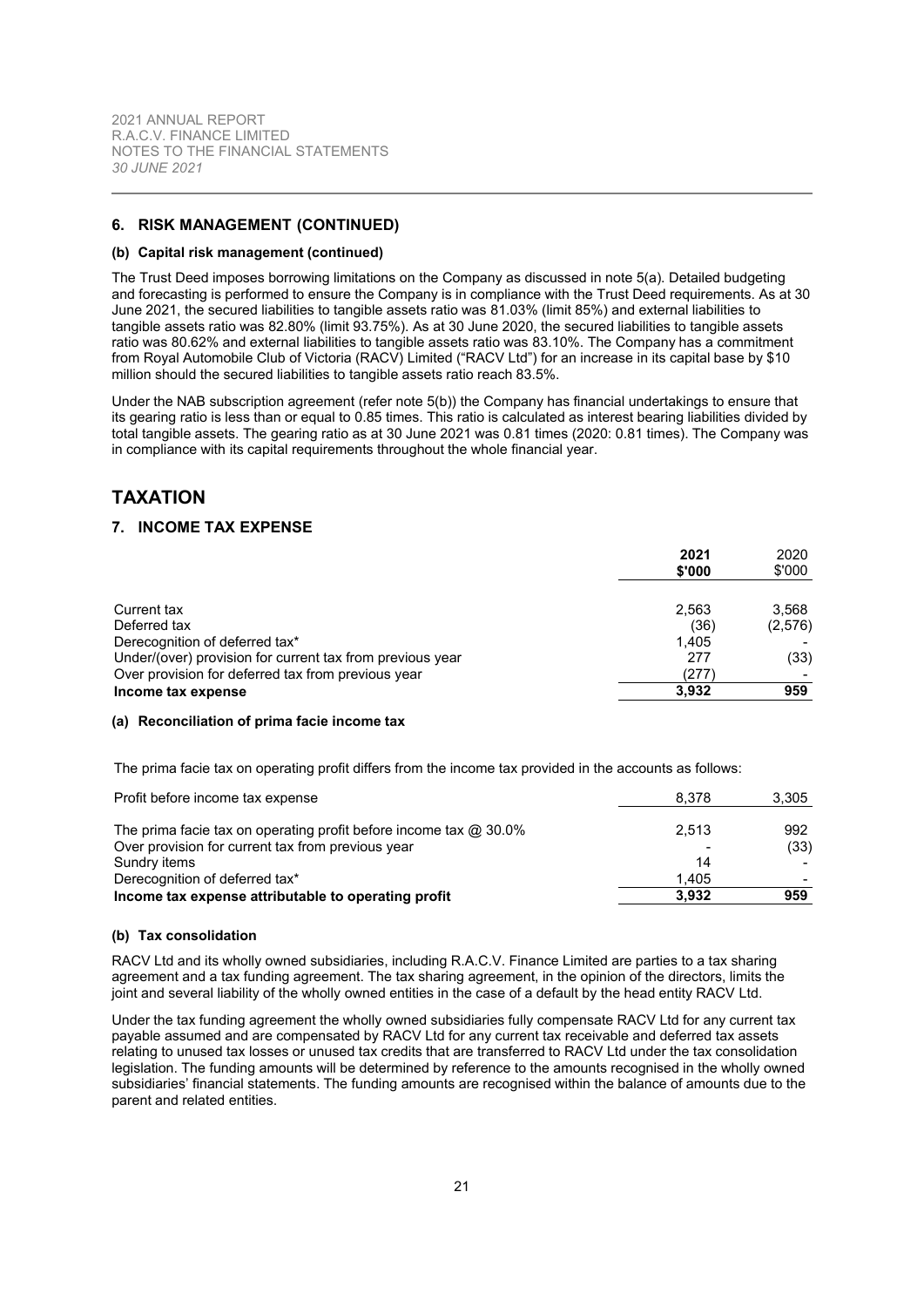## **7. INCOME TAX EXPENSE (CONTINUED)**

#### **(b) Tax consolidation (continued)**

\*The Company recognises deferred tax assets relating to carried forward tax to the extent it is probable that future tax liabilities will be available against which the deferred tax assets may be utilised or there are taxable temporary differences (deferred tax liabilities) relating to the same taxation authority. The Group assessed that there were insufficient future tax liabilities and taxable temporary differences as at 30 June 2021 and derecognised \$1.4 million of both prior year and current year deferred tax assets (2020: \$1.4 miliion carried forward deferred tax assets recognised).

## <span id="page-22-0"></span>**8. DEFERRED TAX ASSETS**

|                                                                       | 2021<br>\$'000 | 2020<br>\$'000 |
|-----------------------------------------------------------------------|----------------|----------------|
| Deferred tax assets due to temporary differences are attributable to: |                |                |
| Employee entitlements                                                 | 267            | 261            |
| Accrued income and prepayment                                         |                | (47)           |
| Finance leases                                                        | (344)          | (1, 148)       |
| Loan receivables                                                      | 189            | 31             |
| Intangible assets                                                     | 717            | 128            |
| Provision for impairment                                              | 564            | 692            |
| Provisions and accruals                                               | 36             | 1,195          |
| Other items                                                           | (24)           | (20)           |
| Derecognition of deferred tax                                         | (1, 405)       |                |
| Net deferred tax assets                                               |                | 1,092          |
| (a) Movements in temporary differences during the year                |                |                |
| Opening balance                                                       | 1,092          | (1, 485)       |
| Under provision for deferred tax from prior year                      | 277            |                |
| Derecognition of deferred tax                                         | (1, 405)       |                |
| Recognised in Statement of Comprehensive Income                       | 36             | 2,577          |
| Closing balance                                                       |                | 1,092          |

# <span id="page-22-1"></span>**FURTHER DETAILS**

#### **9. RELATED PARTIES**

## **(a) Key management personnel of R.A.C.V. Finance Limited**

Key management personnel are all the directors of the Company and executives having authority and responsibility for planning, directing and controlling the activities of the Company. During the year, all directors and most of the executives were employed by other entities within the wholly owned Group and receive compensation for services to these entities. As such, no compensation is paid to these executives and directors for managing the affairs of the Company.

**Closing balance - 1,092**

The key management personnel closely involve themselves in the critical areas of the Company's activities by attending board meetings and committees in order to discharge their responsibilities to the Company and to the wholly owned Group.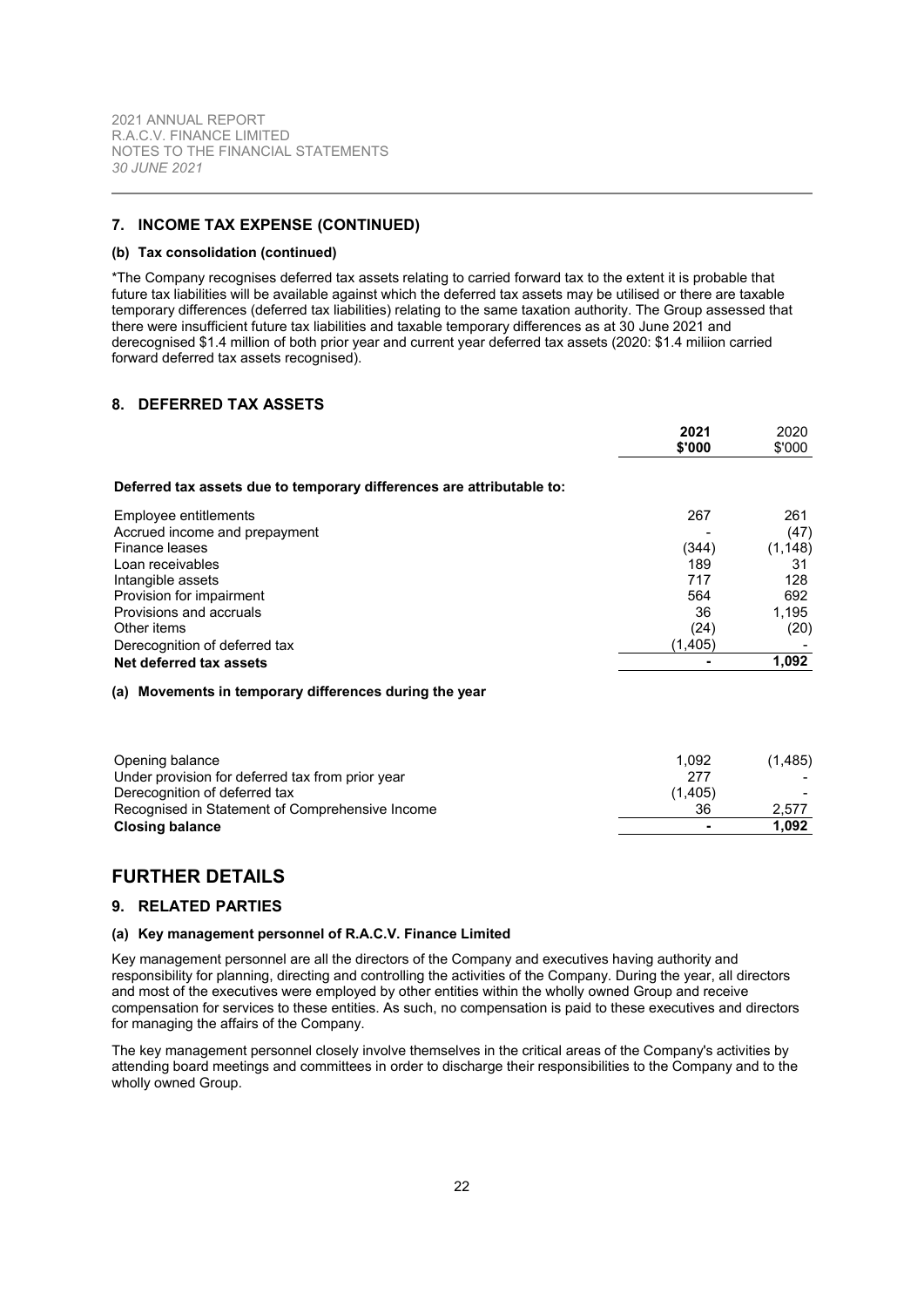## **9. RELATED PARTIES (CONTINUED)**

#### **(b) Key management personnel compensation**

Compensation details of the key management personnel employed by R.A.C.V. Finance Limited are set out below:

|                                                                       | 2021                                   | 2020<br>S                              |
|-----------------------------------------------------------------------|----------------------------------------|----------------------------------------|
| Short-term benefits<br>Post-employment benefits<br>Long-term benefits | 288,823<br>21,694<br>24.173<br>334,690 | 261,545<br>21,003<br>15,388<br>297,936 |

#### **(c) Transactions with the key management personnel of R.A.C.V. Finance Limited and of the wholly owned Group**

The key management personnel of the Company have normal business transactions with various entities within the wholly owned Group including the use of various facilities available to them as members and reimbursement of travelling expenses. These transactions include contracts of insurance, secured note investments, finance leases and consumer and business loans with the Company and minor sales of products and services. All these transactions are conducted on a commercial basis on conditions no more beneficial than those available to members or employees.

#### **(d) The following related party transactions occurred during the financial year**

#### *(i) Transactions with RACV Ltd*

Aggregate amounts included in the determination of operating profit before income tax that resulted from transactions with RACV Ltd:

|                                                                                                                                                           | 2021                         | 2020<br>\$                      |
|-----------------------------------------------------------------------------------------------------------------------------------------------------------|------------------------------|---------------------------------|
| Fee paid for distribution, marketing and corporate services<br>Fee paid for IT, telecommunication and administrative services<br>Property rental fee paid | 465.722<br>650.005<br>51.827 | 735.824<br>1.120.434<br>185.755 |
|                                                                                                                                                           | 1.167.554                    | 2.042.013                       |

#### <span id="page-23-0"></span>*(ii) Outstanding balances within the RACV wholly owned Group*

Aggregate amounts receivable from and payable to each class of related parties within the wholly owned Group at reporting date:

Payables

RACV Ltd \* 3,894,283 2,977,598

\* At reporting date, included within the RACV Ltd balance is an amount of \$2,562,988 (2020: \$3,568,065) representing the net current taxation balance payable to the head entity in the tax consolidated group.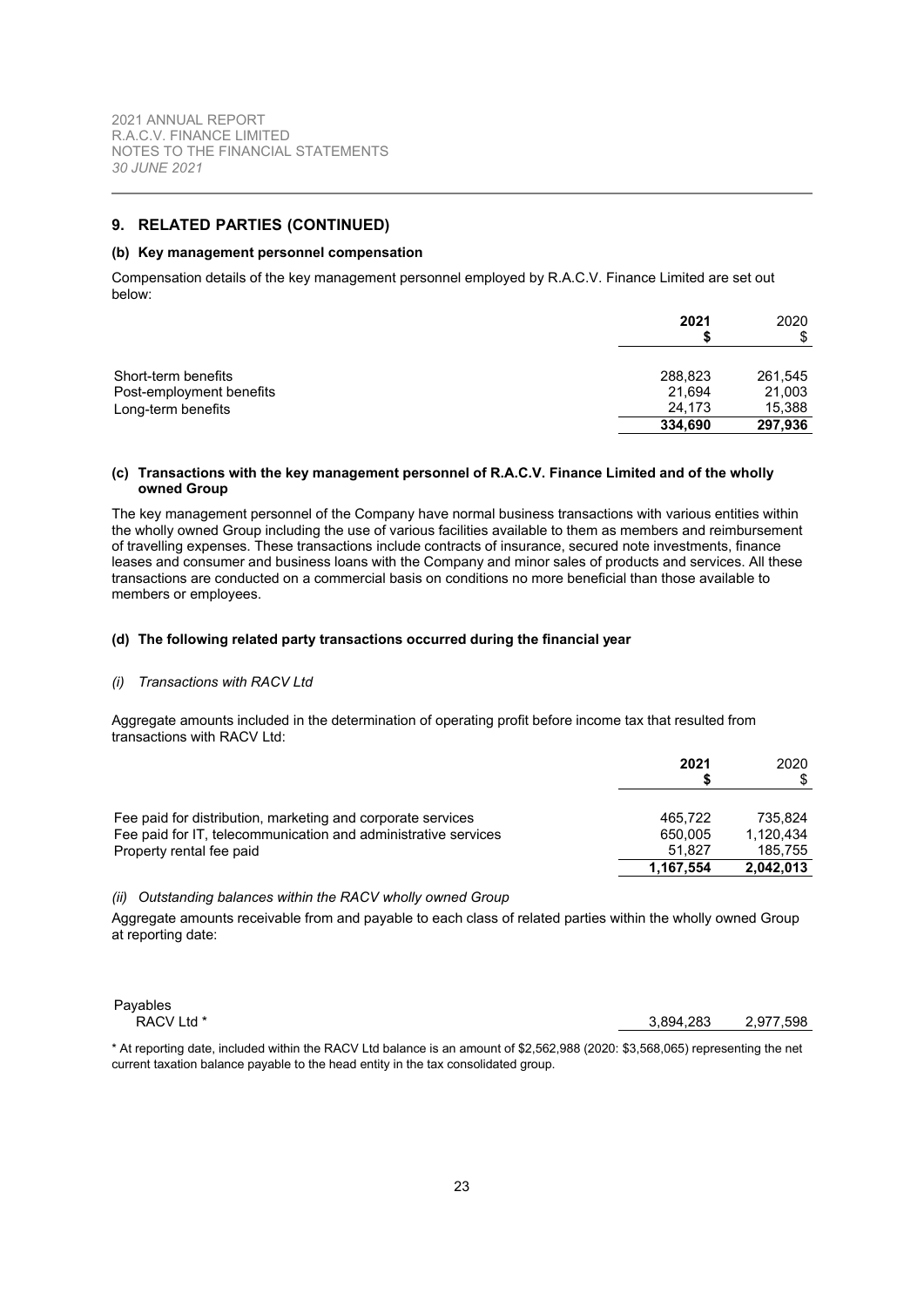## **9. RELATED PARTIES (CONTINUED)**

### **(d) The following related party transactions occurred during the financial year (continued)**

#### *(iii) Transactions with other related parties*

Aggregate amounts included in the determination of operating profit before income tax that resulted from transactions with each class of other related parties:

|                                  | 2021    | 2020    |
|----------------------------------|---------|---------|
|                                  | \$'000  | \$'000  |
|                                  |         |         |
| Superannuation contributions     |         |         |
| <b>RACV Superannuation Fund*</b> | 201.752 | 233.117 |
|                                  |         |         |

<span id="page-24-0"></span>\* Upon joining the Company, new employees are able to choose whether to join the defined contribution section of the RACV Superannuation Fund (Plan) or an alternative fund. All members of the Plan are entitled to benefits on resignation, retirement, ill-health, disability or death.

## **10. AUDITOR'S REMUNERATION**

During the year, the following fees were paid or payable to the auditor:

|                               | 2021    | 2020    |
|-------------------------------|---------|---------|
|                               |         | \$      |
|                               |         |         |
| <b>PricewaterhouseCoopers</b> |         |         |
| Audit of financial reports    | 199.722 | 204.208 |
| Other services                | 55.985  | 42.796  |
| <b>Total remuneration</b>     | 255,707 | 247,004 |

It is the Company's policy to employ PricewaterhouseCoopers on assignments additional to their statutory audit duties where PricewaterhouseCoopers' expertise and experience with the Company are important. These assignments are principally audit and other services, or where PricewaterhouseCoopers is awarded assignments on a competitive basis. It is the Company's policy to seek competitive tenders for all major consulting projects.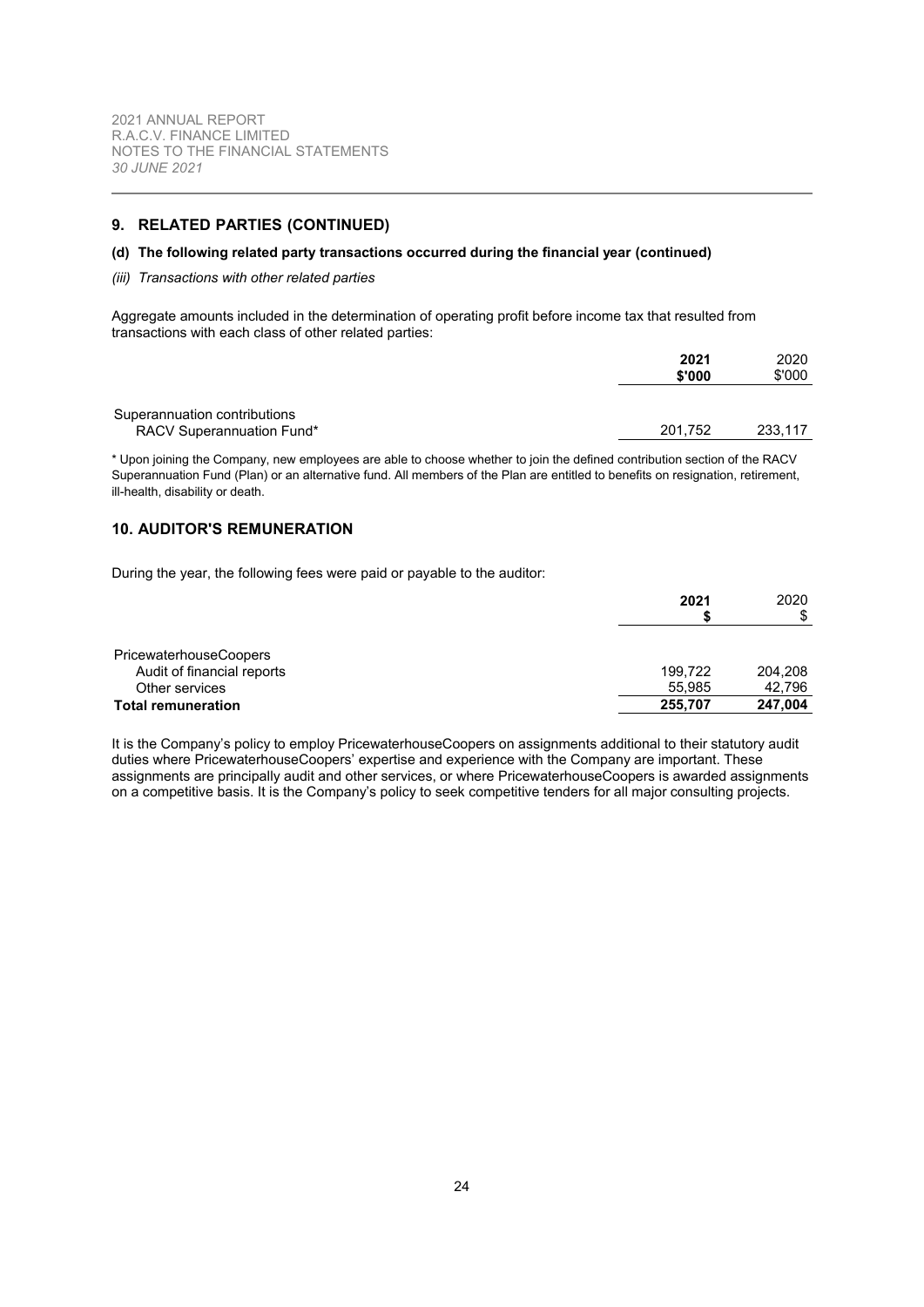## <span id="page-25-0"></span>**11. SIGNIFICANT ACCOUNTING POLICIES**

R.A.C.V. Finance Limited ("the Company") is a wholly owned subsidiary of RACV Ltd, which is the ultimate parent entity.

<span id="page-25-1"></span>The principal accounting policies adopted in the preparation of the financial report of the Company are set out below. These policies have been consistently applied to all the years presented, unless otherwise stated.

#### **(a) Basis of preparation**

This general purpose financial report has been prepared on a liquidity basis (assets and liabilities are presented in order of liquidity instead of current and non-current classification) and in accordance with Australian Accounting Standards and Interpretations issued by the Australian Accounting Standards Board (AASB) and the *Corporations Act 2001*. The Company is a for-profit entity for the purpose of preparing the financial statements.

#### *Compliance with IFRS*

The financial statements also comply with International Financial Reporting Standards (IFRS) as issued by the International Accounting Standards Board (IASB).

#### *Historical cost convention*

The financial statements have been prepared on a historical cost basis, except where otherwise stated.

#### *Functional and presentation currency*

The financial statements are presented in Australian dollars, which is the functional and presentation currency of the Company.

#### *Accounting estimates, assumptions and judgements*

In preparing these Financial Statements management has made judgements, estimates and assumptions that affect the application of the Company's accounting policies and the reported amounts of assets, liabilities, income and expenses. Actual results may differ from these estimates.

Estimates and judgements are continually evaluated and are based on historical experience and other factors, including expectation of future events that may have a financial impact on the entity and that are believed to be reasonable under the circumstances.

The areas involving a higher degree of judgement or complexity, or areas where assumptions and estimates are significant to the Financial Statements are disclosed in the Provision for impairment of loan and lease receivables - refer note [2.](#page-10-0)

#### *Reclassification of prior year amounts*

Where material, comparative amounts have been reclassified to ensure consistency with the current reporting period.

#### *New and amended standards adopted by the Company*

The Company has not applied any standards and amendments that are mandatory for the first time for the financial year beginning 1 July 2020.

#### *Early adoption of standards*

The Company has not elected to apply any pronouncements before their operative date in the annual reporting period beginning 1 July 2020.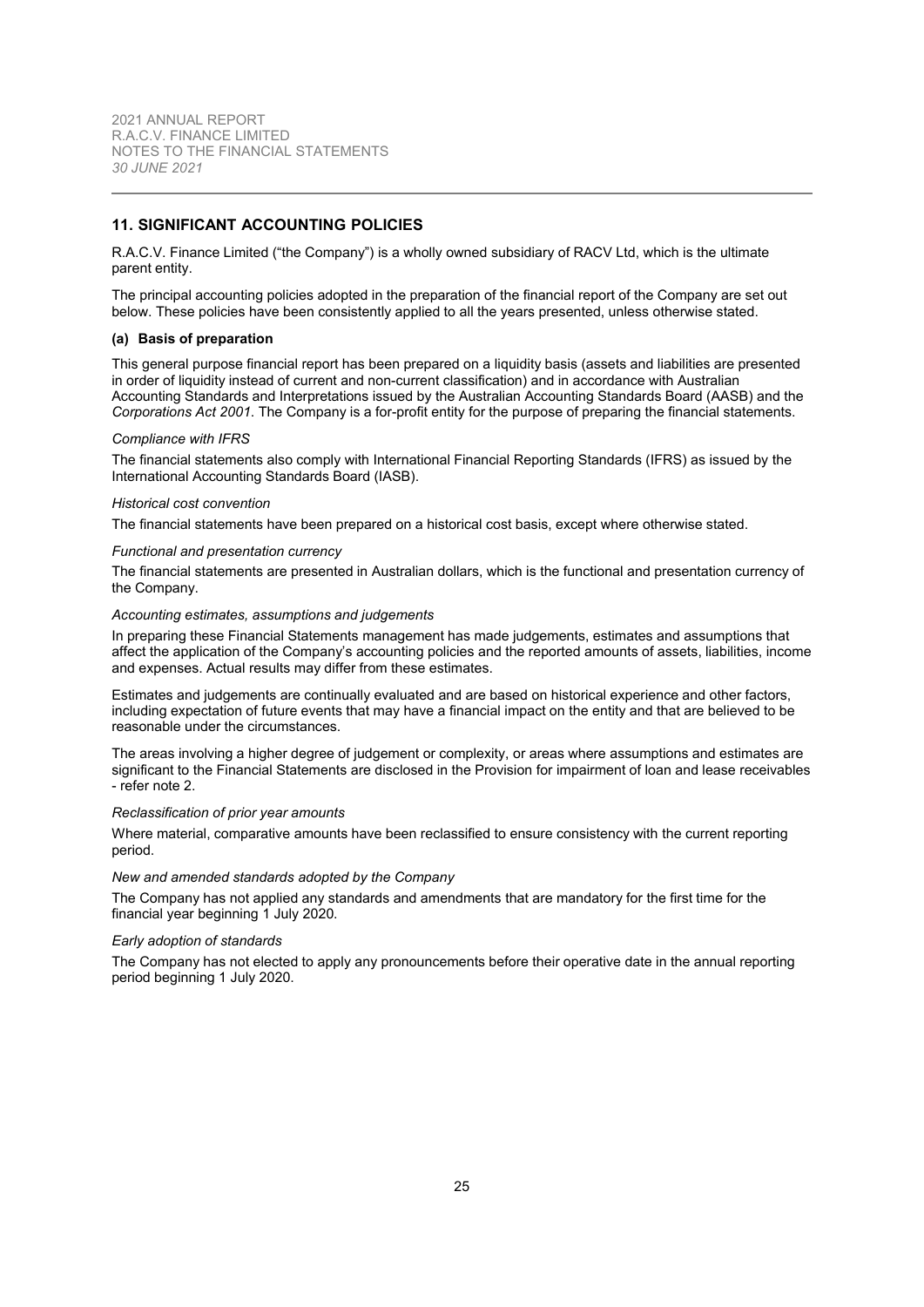## **11. SIGNIFICANT ACCOUNTING POLICIES (CONTINUED)**

#### **(b) Revenue recognition**

#### *Interest on loans and leases*

Interest is recognised as the interest accrues using the effective interest method, which is the rate that exactly discounts estimated future cash receipts over the expected life of the financial instrument.

#### *Non-interest revenue*

Revenue is recognised when control of services is transferred to the customer and requires the identification of discrete performance obligations within a customer contract and an associated transaction price that is allocated to these performance obligations, which occur when control of the services is transferred to the customer.

Fee income received relating to the creation of financial assets together with the related transaction costs, are deferred and recognised as an adjustment to the effective interest rate. Other fee and commission revenue is recognised as the performance obligation is satisfied.

#### **(c) Interest expense and finance expense**

#### *Interest expense*

Interest expense is recognised using the effective interest method. Interest expense includes interest on secured notes and the subscription agreement. Other transaction costs and commitment fees incurred in connection with the origination of the financial liabilities are deferred and recognised as an adjustment to the effective interest rate.

#### *Finance expense*

Finance expense is recognised in the period in which they are incurred. Finance expense includes commission, prospectus costs and bank charges.

#### *Bad debt recoveries*

Bad debts recovered are recognised as an adjustment against bad debt expense when the funds are received.

#### **(d) Income tax**

The income tax expense or benefit for the year is the tax payable on the current year's taxable income or loss based on the national income tax rate adjusted by changes in deferred tax assets and liabilities attributable to temporary differences and unused tax losses.

Deferred income tax is provided in full, using the liability method, on temporary differences arising between the tax bases of assets and liabilities and their carrying amounts in the financial statements. However, deferred tax liabilities are not recognised if they arise from the initial recognition of goodwill. Deferred income tax is also not accounted for if it arises from initial recognition of an asset or liability in a transaction other than a business combination, that at the time of the transaction affects neither accounting or taxable profit or loss.

Deferred income tax is determined using tax rates (and laws) that have been enacted or substantially enacted by the reporting date and are expected to apply when the related deferred income tax asset is realised or the liability is settled.

Deferred tax assets are recognised for deductible temporary differences only if it is probable that future taxable amounts will be available to utilise those temporary differences and losses.

Deferred tax assets and liabilities are offset when there is a legally enforceable right to offset current tax assets and liabilities and when the deferred tax balances relate to the same taxation authority. Current tax assets and tax liabilities are offset where the entity has a legally enforceable right to offset and intends to settle on a net basis, or to realise the asset and settle the liability simultaneously.

Current and deferred tax balances are recognised in the profit and loss, except to the extent that relates to items recognised in other comprehensive income or directly in equity. In this case, the tax is also recognised in other comprehensive income or directly in equity, respectively.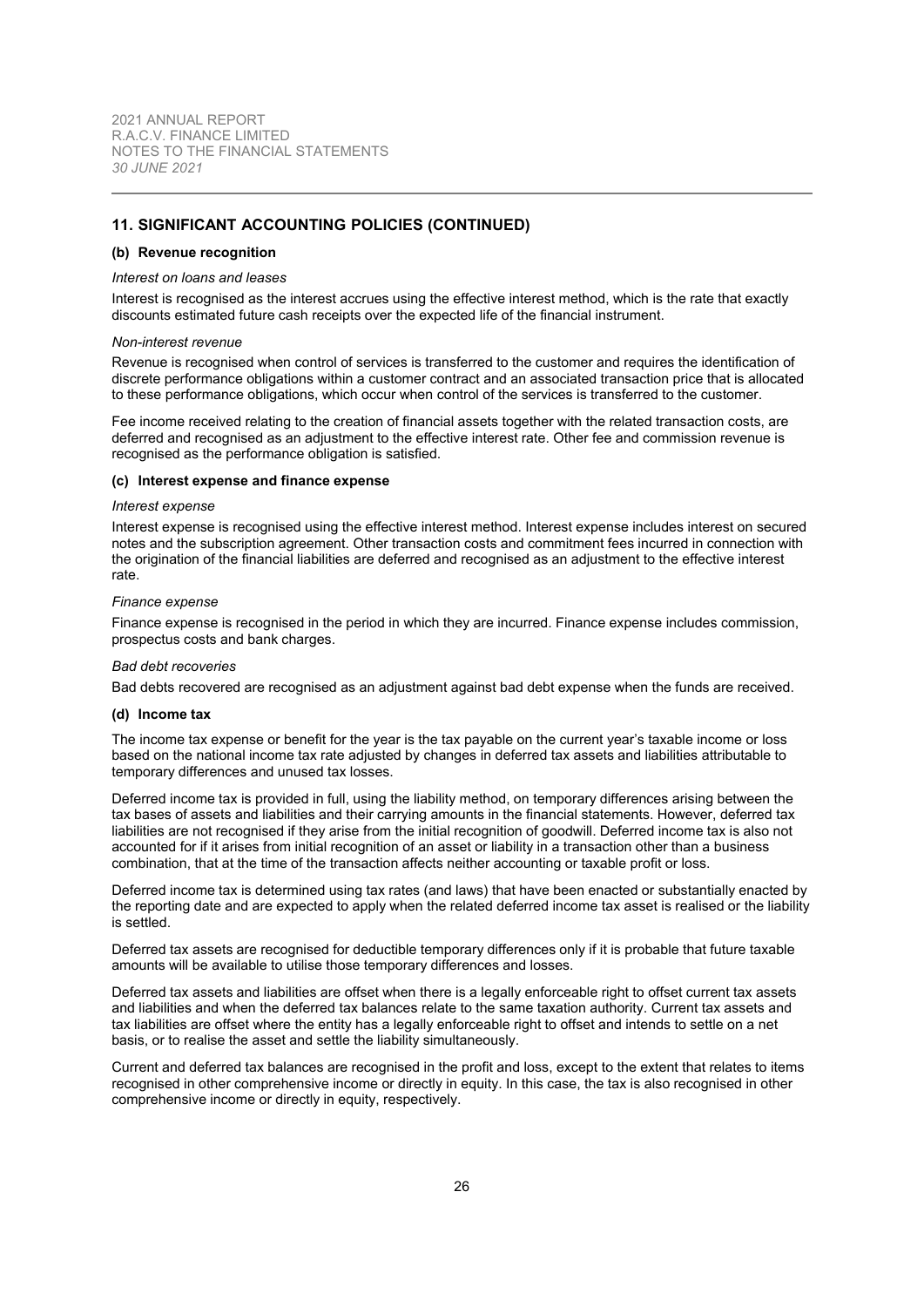## **11. SIGNIFICANT ACCOUNTING POLICIES (CONTINUED)**

#### **(d) Income tax (continued)**

#### *Tax consolidation*

RACV Ltd and its wholly owned and controlled subsidiaries, including R.A.C.V. Finance Limited, have implemented the tax consolidation legislation. The head entity, RACV Ltd, and the controlled subsidiaries in the tax consolidated group continue to account for their own current and deferred tax amounts. Each entity in the tax consolidated group measures these tax amounts using the group allocation approach.

Under the group allocation approach, the tax effect of intercompany transactions is recognised within each wholly owned and controlled subsidiary.

Assets or liabilities arising under the tax funding agreement with RACV are recognised as amounts due to/from the parent and related entities. Any difference between the amounts assumed and amounts receivable or payable under the tax funding agreements are recognised as a contribution to or distribution from wholly owned tax consolidated entities (refer note [8\)](#page-22-0).

#### **(e) Acquisition of assets**

<span id="page-27-0"></span>The purchase method of accounting is used for all acquisitions of assets regardless of whether equity instruments or other assets are acquired. Cost is determined as the fair value of the assets given, shares issued or liabilities incurred or assumed at the date of acquisition plus costs directly attributable to the acquisition.

#### **(f) Impairment of assets**

Assets that are subject to amortisation or depreciation are reviewed for impairment whenever events or changes in circumstances indicate that the carrying amount may not be recoverable. An impairment loss is recognised for the amount by which the asset's carrying amount exceeds its recoverable amount. The recoverable amount is the higher of an asset's fair value less costs to sell and value in use. For the purposes of assessing impairment, assets are grouped at the lowest levels for which there are separately identifiable cash flows (cash generating units).

## **(g) Financial assets**

#### *Cash and cash equivalents*

Cash and cash equivalents include cash at bank. Bank overdrafts, when utilised, are shown within interest bearing liabilities on the Balance Sheet. For the purposes of the Statement of Cash Flows, cash and cash equivalents consist of cash and equivalents as defined above, net of outstanding bank overdrafts. Cash is stated at its nominal amount. Interest is recognised when earned.

#### *Loan receivables*

Loans are recognised initially at fair value and subsequently measured at amortised cost, less provision for impairment. The initial direct transaction costs and fee revenue are included in the initial measurement of the loan. Collectability of loans is reviewed on an ongoing basis. The carrying amount of the loans is reduced by the provision for impairment and the amount of the impairment loss is recognised in the statement of comprehensive income as 'impairment losses on loans and leases'. When a loan is uncollectable, it is written off against the provision for impairment account. Subsequent recoveries of amounts previously written off are credited against the statement of comprehensive income. A provision for impairment is established based on an expected credit loss model as outlined in note [6\(a\)\(i\)](#page-13-1). The loan interest is calculated on the daily balance outstanding and is charged in arrears to a customer's account in accordance with the terms of the loan agreement. The carrying amount of loan receivables approximates their fair value.

#### **(h) Other assets**

#### *Receivables - related entities*

Receivables from related entities are recognised initially at fair value and subsequently measured at amortised cost using the effective interest method. The nominal value of receivables is assumed to approximate their fair value. Intercompany receivables are generally settled within 12 months.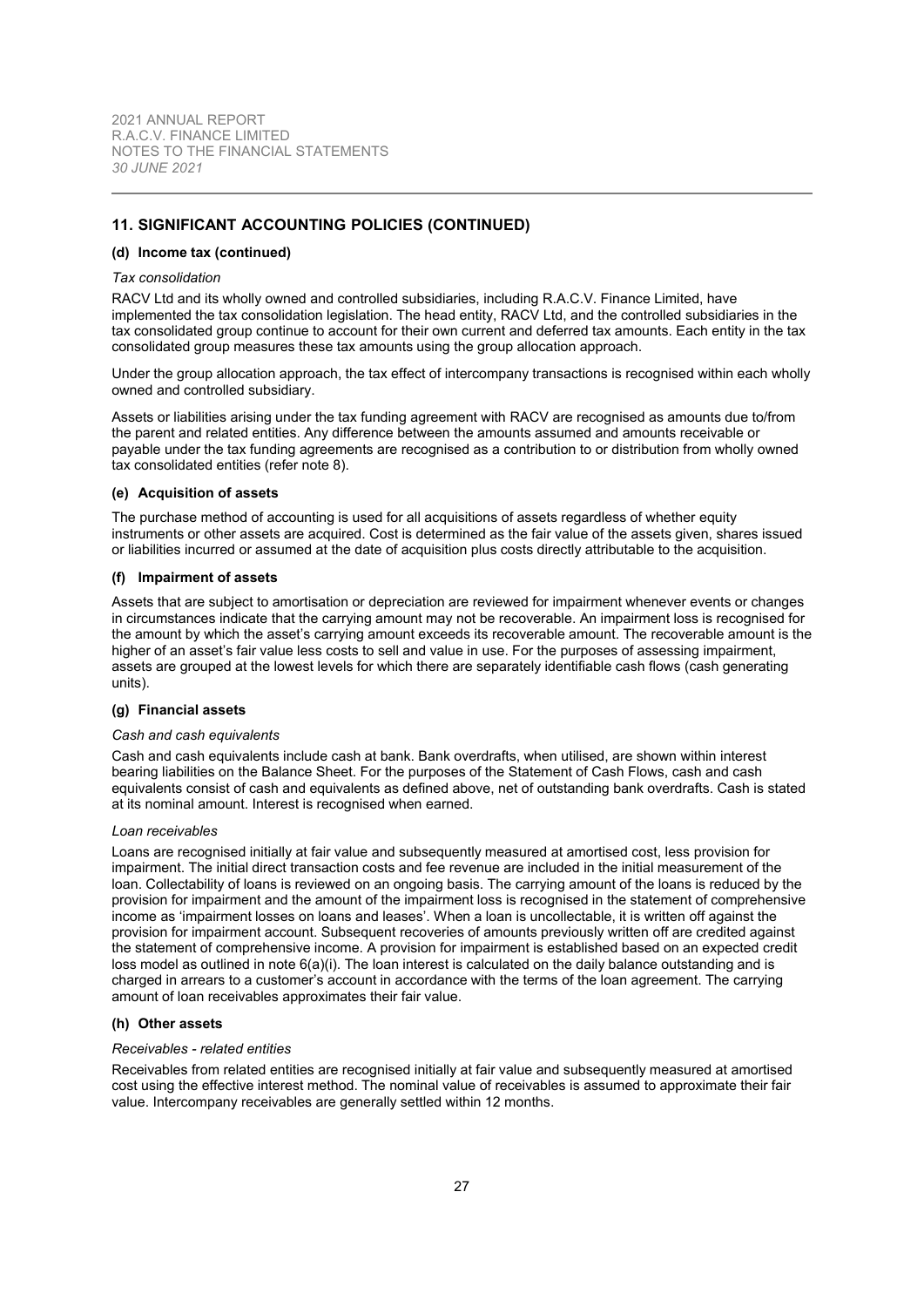## **11. SIGNIFICANT ACCOUNTING POLICIES (CONTINUED)**

#### **(i) Intangible assets**

#### *Software*

Costs incurred in developing products or systems and costs incurred in acquiring software and licenses that will contribute to future financial benefits through revenue generation and/or cost reduction are capitalised to software. Costs capitalised include external direct costs of materials and service. Software has a finite useful life and is stated at historical cost less accumulated amortisation. Amortisation is calculated on a straight line basis over periods generally ranging from 2 to 5 years. Where carrying values exceed recoverable amounts, assets are written down to their recoverable amount (note [11\(f\)](#page-27-0)).

Costs incurred in configuring or customising SaaS arrangements can only be recognised as intangible assets if the implementation activities create an intangible asset that the Company controls and the intangible asset meets the recognition criteria. Those costs that do not result in intangible assets are expensed as incurred, unless they are paid to the suppliers of the SaaS arrangements to significantly customise the cloud-based software for the group, in which case the costs are recorded as a prepayment for services and amortised over the expected renewable term of the arrangement.

## **(j) Financial liabilities**

#### *Trade creditors and accruals*

These amounts represent liabilities for goods and services provided to the Company prior to the end of the financial year which are unpaid. The amounts are unsecured and are normally settled within 30 days. The carrying amount of payables and other liabilities approximates their fair value due to their short term nature.

#### *Payables - related entities*

Payables from related entities are recognised initially at fair value and subsequently measured at amortised cost using the effective interest method. The nominal value of payables is assumed to approximate their fair value. Intercompany payables are generally settled within 12 months.

#### *Secured notes*

Secured notes are recognised initially at fair value and subsequently measured at amortised cost. Details of the terms and conditions are set out in note [5\(a\).](#page-12-2) The carrying amount of interest bearing liabilities approximates their fair value.

#### *Subscription agreement*

The borrowings on the subscription agreement are recognised initially at fair value and subsequently measured at amortised cost. Details of the terms and conditions are set out in note [5\(b\).](#page-12-1)

## **(k) Provisions**

A provision is recognised where there is a legal, equitable or constructive obligation as a result of a past event and it is probable that an outflow of resources will be required to settle the obligation, the timing or amount of which is uncertain and the amount has been reliably estimated.

#### **(l) Employee benefits**

#### *Wages and salaries and sick leave*

Liabilities for wages and salaries and accumulating sick leave that are expected to be settled within 12 months after the end of the period in which the employees render the related service, are recognised in respect of employees' services up to the end of the reporting period and are measured as the amount unpaid at the reporting date at expected pay rates in respect of employees' services up to that date.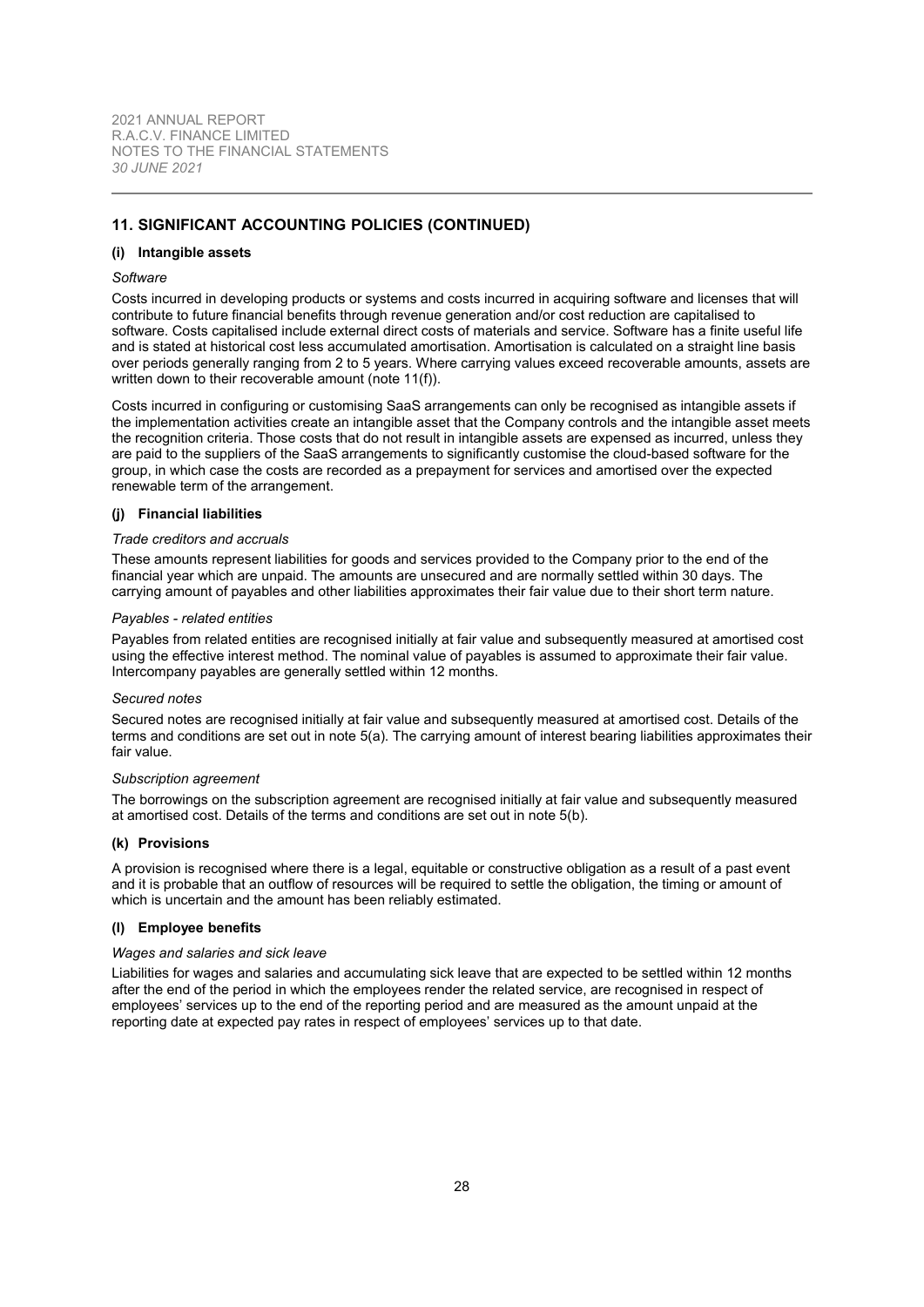## **11. SIGNIFICANT ACCOUNTING POLICIES (CONTINUED)**

#### **(l) Employee benefits (continued)**

#### *Long service leave and annual leave*

Liabilities for long service leave and annual leave are not expected to be settled wholly within 12 months after the end of the period in which the employees render the related service. They are therefore recognised and included in the employee entitlement liabilities, and are measured at the present value of expected future payments to be made in respect of services provided by employees up to the reporting date. Consideration is given to expected future wage and salary levels, experience of employee departures and periods of service. Expected future payments are discounted using corporate bond rates with terms to maturity that match, as closely as possible, the estimated future cash outflows.

#### *Incentive plans*

A liability for incentive plans is recognised and included in the employee entitlement liabilities when there is no realistic alternative but to settle the liability and at least one of the following conditions are met:

- (a) there are formal terms in the plan for determining the amount of the benefit;
- (b) the amounts to be paid are determined before the time of completion of the financial report; or
- (c) past practice gives clear evidence of the amount of the obligation.

Liabilities for incentive plans are measured at the amounts expected to be paid when they are settled. Amounts payable under long term incentive plans are discounted using corporate bond rates with terms to maturity that match, as closely as possible, the estimated future cash outflows.

#### *Superannuation benefits*

The RACV Superannuation Fund (Plan) exists to provide benefits to employees of RACV Ltd and its subsidiaries including R.A.C.V. Finance Limited, on resignation, retirement, disability or death. The employer operates one fund but with two superannuation sections, a defined contribution section and a defined benefit section.

The Company does not recognise a plan asset/liability or defined benefit costs in its financial statements. The superannuation plan asset/liability and defined benefit costs are recognised in the financial statements of RACV Ltd, which is the principal employer of the Plan.

All contributions made to the Plan by the Company are charged against profits when due. Contributions to the defined contribution section of the Plan are made in accordance with the Superannuation Guarantee Charge (SGC) legislation and the rules of the Plan.

#### *Termination benefits*

Liabilities for termination benefits, not in connection with the acquisition of an entity or operation, are recognised at the earlier of the following dates:

- (a) when the Company can no longer withdraw the offer of those benefits; and
- (b) when the Company recognises costs for a restructuring that is within the scope of AASB 137 *Provisions, Contingent Liabilities* and *Contingent Assets* and involves the payment of terminations benefits.

## *Other benefits*

All permanent employees are entitled to free Roadside Care upon completion of a three-month qualifying period of employment. All employees are entitled to discounted insurance and those with more than one year's service with RACV are entitled to free membership of the RACV Club. Liabilities for other benefits are measured at the amounts expected to be paid when they are settled.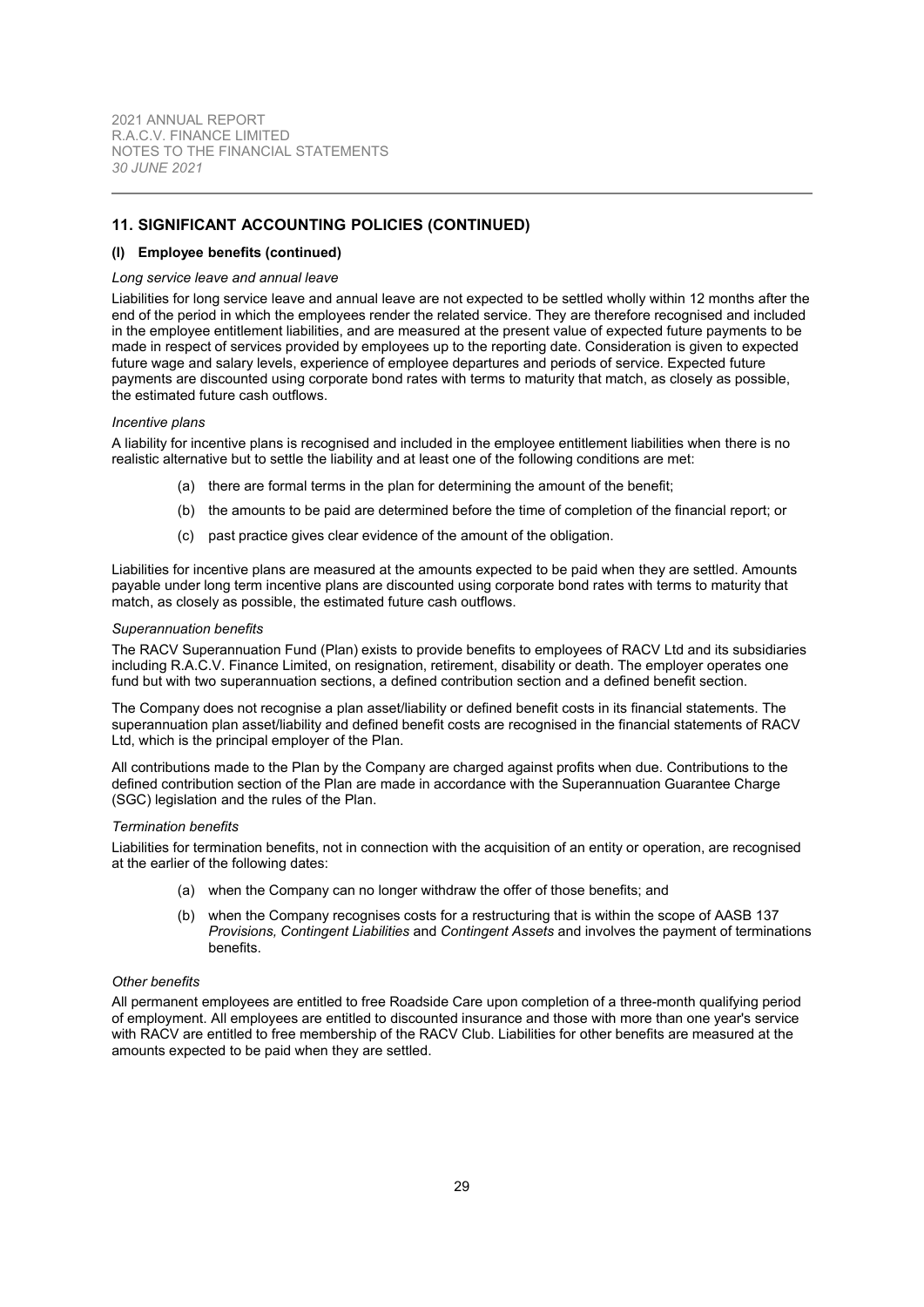## **11. SIGNIFICANT ACCOUNTING POLICIES (CONTINUED)**

#### **(m) Goods and Services Tax (GST)**

Revenues, expenses and assets are recognised net of the amount of associated GST, unless the GST incurred is not recoverable from the taxation authority. In this case it is recognised as part of the cost of acquisition of the asset or as part of the expense.

Receivables and payables are stated inclusive of the amount of GST receivable or payable. The net amount of GST recoverable from, or payable to, the taxation authority is included with other receivables or payables in the Balance Sheet.

Cash flows are presented on a gross basis. The GST components of cash flows arising from investing or financing activities which are recoverable from, or payable to the taxation authority, are presented as operating cash flows.

#### **(n) Rounding of amounts**

The Company is of a kind referred to in the ASIC Corporations (Rounding in Financial/Directors' Reports) Instrument 2016/191 relating to the rounding off of amounts in the directors' report and financial report. Amounts in the directors' report and financial report have been rounded off to the nearest thousand dollars except where otherwise indicated.

#### **(o) New accounting standards and interpretations**

There are no other standards that are not yet effective and that are expected to have a material impact on the entity in the current or future reporting periods and on foreseeable future transactions.

# <span id="page-30-0"></span>**UNRECOGNISED ITEMS AND UNCERTAIN EVENTS**

## **12. COMMITMENTS AND CONTINGENCIES**

|                                                                  | 2021<br>\$'000 | 2020<br>\$'000 |
|------------------------------------------------------------------|----------------|----------------|
| <b>Credit related commitments</b>                                |                |                |
| Customer loans and leases approved but undrawn at reporting date | 14.232         | 3.090          |

## <span id="page-30-1"></span>**13. SUBSEQUENT EVENTS**

Since the end of the financial year, the directors have recommended an unfranked dividend of \$4.0 million to be paid out of retained earnings at 30 June 2021.

The Royal Automobile Club of Victoria (RACV) Ltd and the Company are parties to a letter of Financial Support under which the directors of RACV Ltd have undertaken to provide sufficient financial assistance to the Company as and when it is needed to enable the Company to continue its operations and fulfil all of its financial obligations now and in the future. This undertaking is provided for a minimum period of twelve months from 1 September 2021.

In the opinion of the directors, there are no other matters or circumstances which have arisen between 30 June 2021 and the date of this report that have significantly affected or may significantly affect the operations of the Company, the results of those operations and the state of affairs of the Company in subsequent financial periods.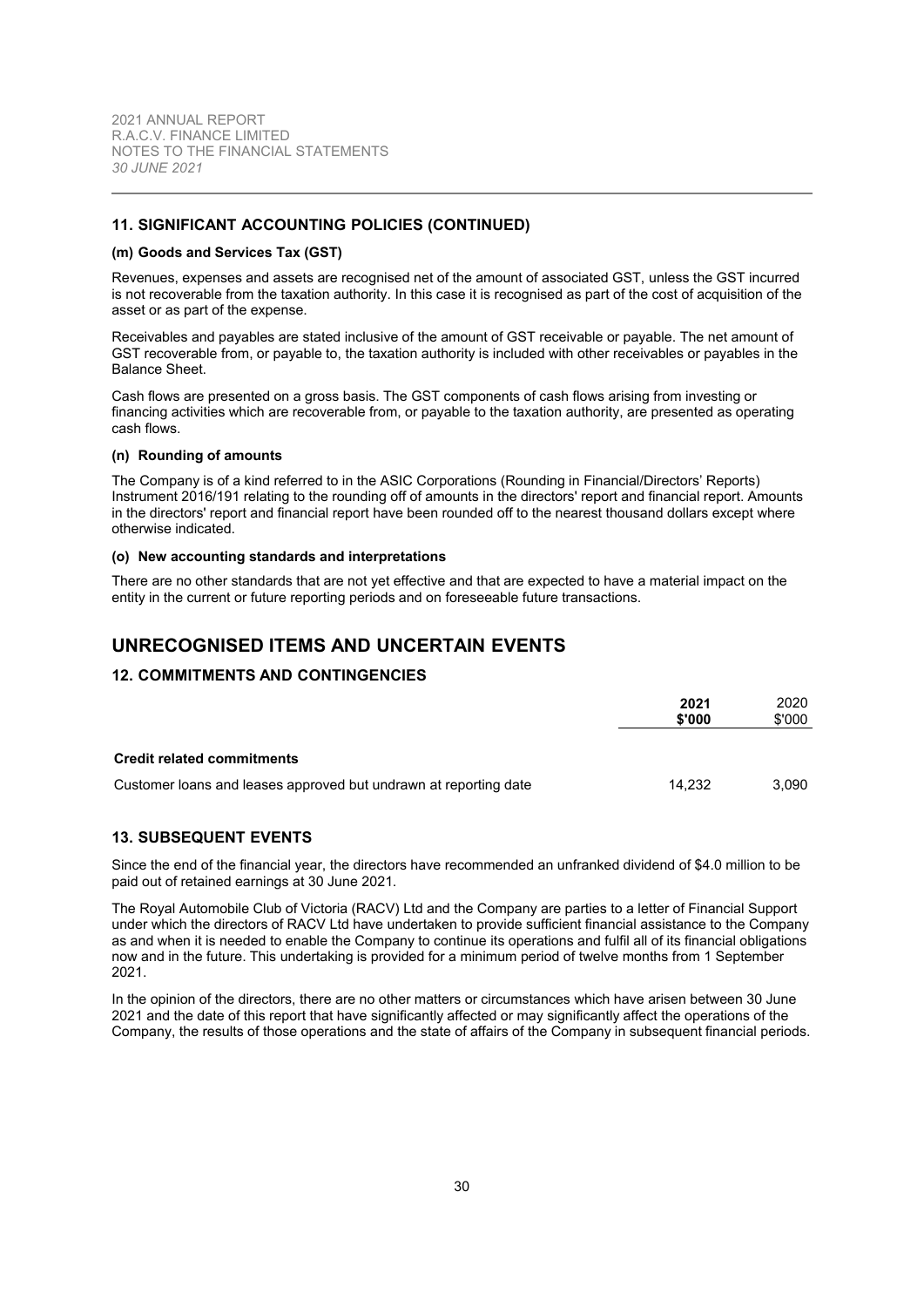<span id="page-31-0"></span>2021 ANNUAL REPORT R.A.C.V. FINANCE LIMITED DIRECTORS' DECLARATION *30 JUNE 2021*

## **DIRECTORS' DECLARATION**

In the directors' opinion:

- (a) the financial statements and notes set out on pages [5](#page-4-0) to [30](#page-9-0) are in accordance with the *Corporations Act 2001*, including:
	- (i) complying with Accounting Standards, the *Corporations Regulations 2001* and other mandatory professional reporting requirements, and
	- (ii) giving a true and fair view of the entity's financial position as at 30 June 2021 and of its performance for the financial year ended on that date, and
- (b) there are reasonable grounds to believe that the Company will be able to pay its debts as and when they become due and payable.

Note [11\(a\)](#page-25-1) confirms that the financial statements also comply with International Financial Reporting Standards as issued by the International Accounting Standards Board.

This declaration is made in accordance with a resolution of the directors.

## **On behalf of the Board**

Mr G. Robinson Director

Melbourne 1 September 2021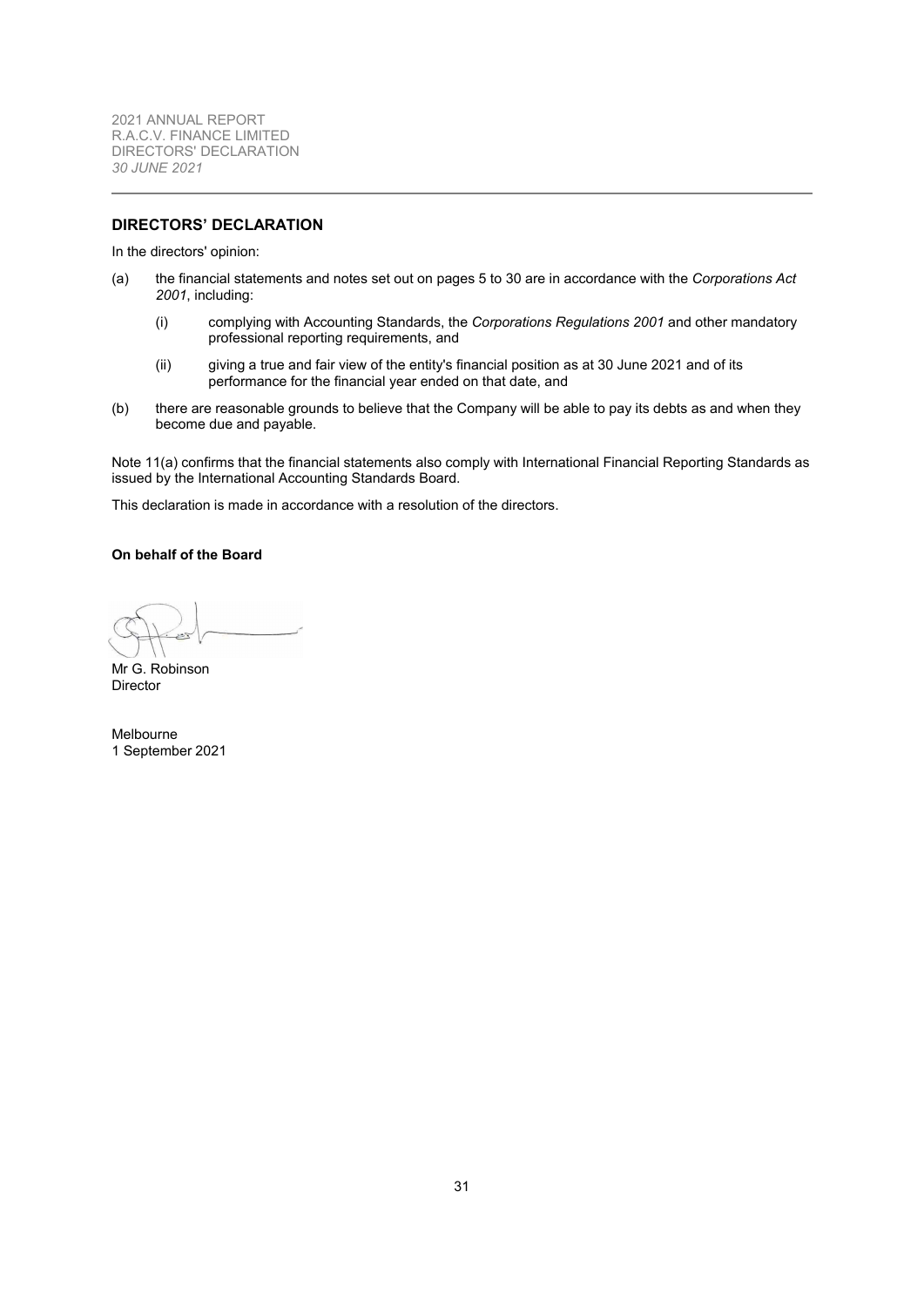

# *Independent auditor's report*

To the members of R.A.C.V. Finance Limited

## *Our opinion*

In our opinion:

The accompanying financial report of R.A.C.V. Finance Limited (the Company) is in accordance with the *Corporations Act 2001*, including:

- (a) giving a true and fair view of the Company's financial position as at 30 June 2021 and of its financial performance for the year then ended
- (b) complying with Australian Accounting Standards and the *Corporations Regulations 2001*.

## *What we have audited*

The financial report comprises:

- the balance sheet as at 30 June 2021
- the statement of comprehensive income for the year then ended
- the statement of changes in equity for the year then ended
- the statement of cash flows for the year then ended
- the notes to the financial statements, which include significant accounting policies and other explanatory information
- the directors' declaration.

# *Basis for opinion*

We conducted our audit in accordance with Australian Auditing Standards. Our responsibilities under those standards are further described in the *Auditor's responsibilities for the audit of the financial report* section of our report.

We believe that the audit evidence we have obtained is sufficient and appropriate to provide a basis for our opinion.

## *Independence*

We are independent of the Company in accordance with the auditor independence requirements of the *Corporations Act 2001* and the ethical requirements of the Accounting Professional & Ethical Standards Board's APES 110 *Code of Ethics for Professional Accountants (including Independence Standards)* (the Code) that are relevant to our audit of the financial report in Australia. We have also fulfilled our other ethical responsibilities in accordance with the Code.

*PricewaterhouseCoopers, ABN 52 780 433 757 2 Riverside Quay, SOUTHBANK VIC 3006, GPO Box 1331, MELBOURNE VIC 3001 T: 61 3 8603 1000, F: 61 3 8603 1999, www.pwc.com.au*

Liability limited by a scheme approved under Professional Standards Legislation.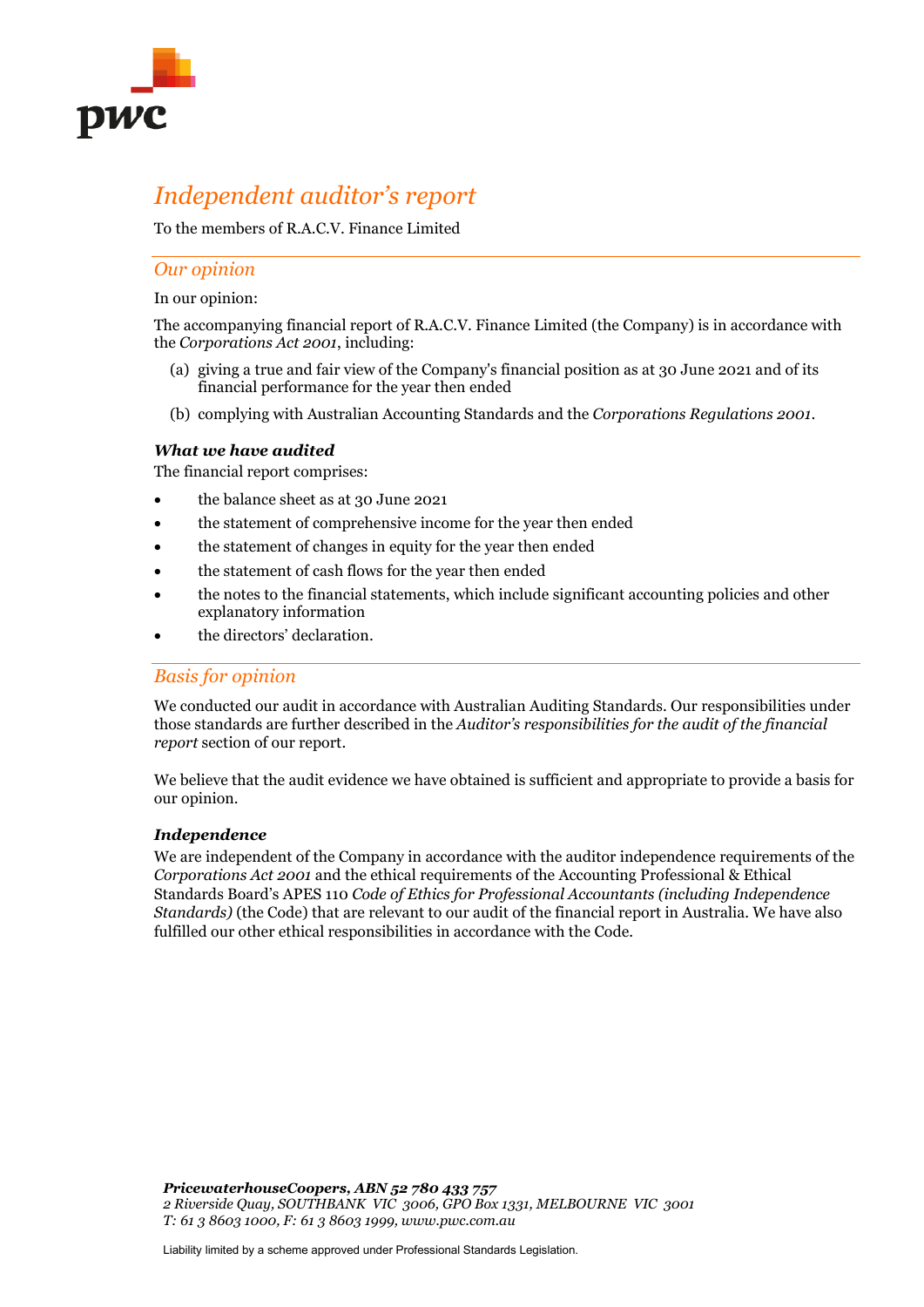

# *Other information*

The directors are responsible for the other information. The other information comprises the information included in the annual report for the year ended 30 June 2021, but does not include the financial report and our auditor's report thereon.

Our opinion on the financial report does not cover the other information and accordingly we do not express any form of assurance conclusion thereon.

In connection with our audit of the financial report, our responsibility is to read the other information and, in doing so, consider whether the other information is materially inconsistent with the financial report or our knowledge obtained in the audit, or otherwise appears to be materially misstated.

If, based on the work we have performed on the other information that we obtained prior to the date of this auditor's report, we conclude that there is a material misstatement of this other information, we are required to report that fact. We have nothing to report in this regard.

# *Responsibilities of the directors for the financial report*

The directors of the Company are responsible for the preparation of the financial report that gives a true and fair view in accordance with Australian Accounting Standards and the *Corporations Act 2001* and for such internal control as the directors determine is necessary to enable the preparation of the financial report that gives a true and fair view and is free from material misstatement, whether due to fraud or error.

In preparing the financial report, the directors are responsible for assessing the ability of the Company to continue as a going concern, disclosing, as applicable, matters related to going concern and using the going concern basis of accounting unless the directors either intend to liquidate the Company or to cease operations, or have no realistic alternative but to do so.

# *Auditor's responsibilities for the audit of the financial report*

Our objectives are to obtain reasonable assurance about whether the financial report as a whole is free from material misstatement, whether due to fraud or error, and to issue an auditor's report that includes our opinion. Reasonable assurance is a high level of assurance, but is not a guarantee that an audit conducted in accordance with the Australian Auditing Standards will always detect a material misstatement when it exists. Misstatements can arise from fraud or error and are considered material if, individually or in the aggregate, they could reasonably be expected to influence the economic decisions of users taken on the basis of the financial report.